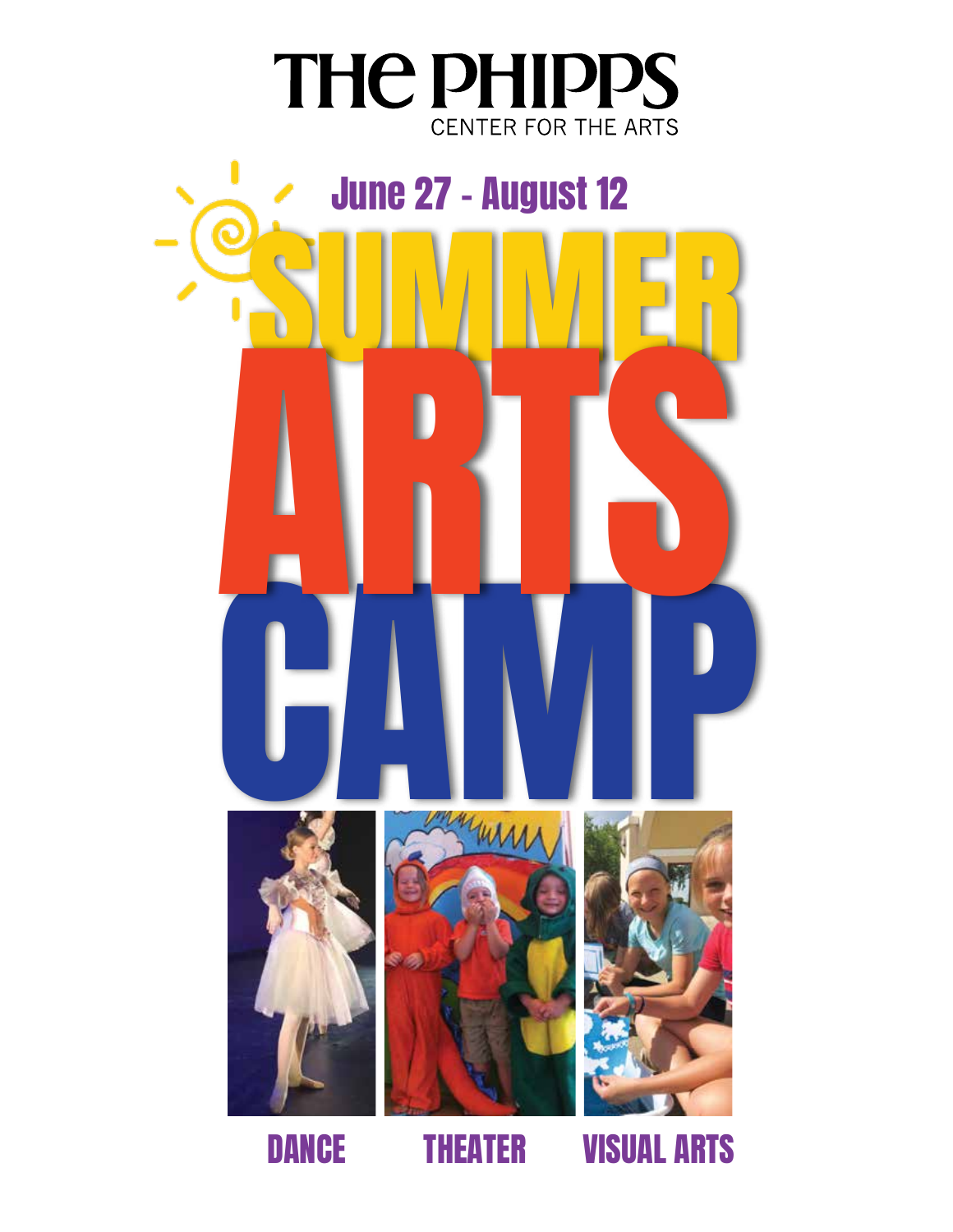S<br>Mix and ummer Arts Camp is back in full swing at The Phipps with a variety of offerings over seven fun-filled and creative weeks. Students ages 3 and over can immerse themselves in dance, theater, or visual arts classes that develop skills, grow the imagination, and provide an enjoyable social activity.

Mix and match different art forms, pick and choose class times across mornings, afternoons, and weeks to create your own, unique Summer Arts Camp experience.

#### Table of Contents:

Page 1 **Registration** 

Page  $2 - 3$ Dance classes by week

Page  $4 - 8$ Dance class descriptions

Page 9 Theater classes by week

Page 10 – 11 Theater class descriptions

Page 12 – 13 Visual Arts classes by week

Page 14 – 19 Visual Arts class descriptions

Page 20 – 21 Instructor Biographies

#### Statement of Inclusion

The Phipps Center embraces equity, diversity, and inclusion as core beliefs and values. We strive to create and foster an environment of respect, where everyone's creative spirit is supported and celebrated, no matter their race, ethnicity, creed, color, sexual orientation, national origin, disability, socio-economic status, religion, age, gender, or gender identity.

We, at The Phipps, will endeavor to maintain an equitable, diverse, inclusive, and accessible organization by actively addressing barriers, exclusions, and biases. We will honor differences to make The Phipps a place in which each unique person can collaborate, create, and celebrate with others.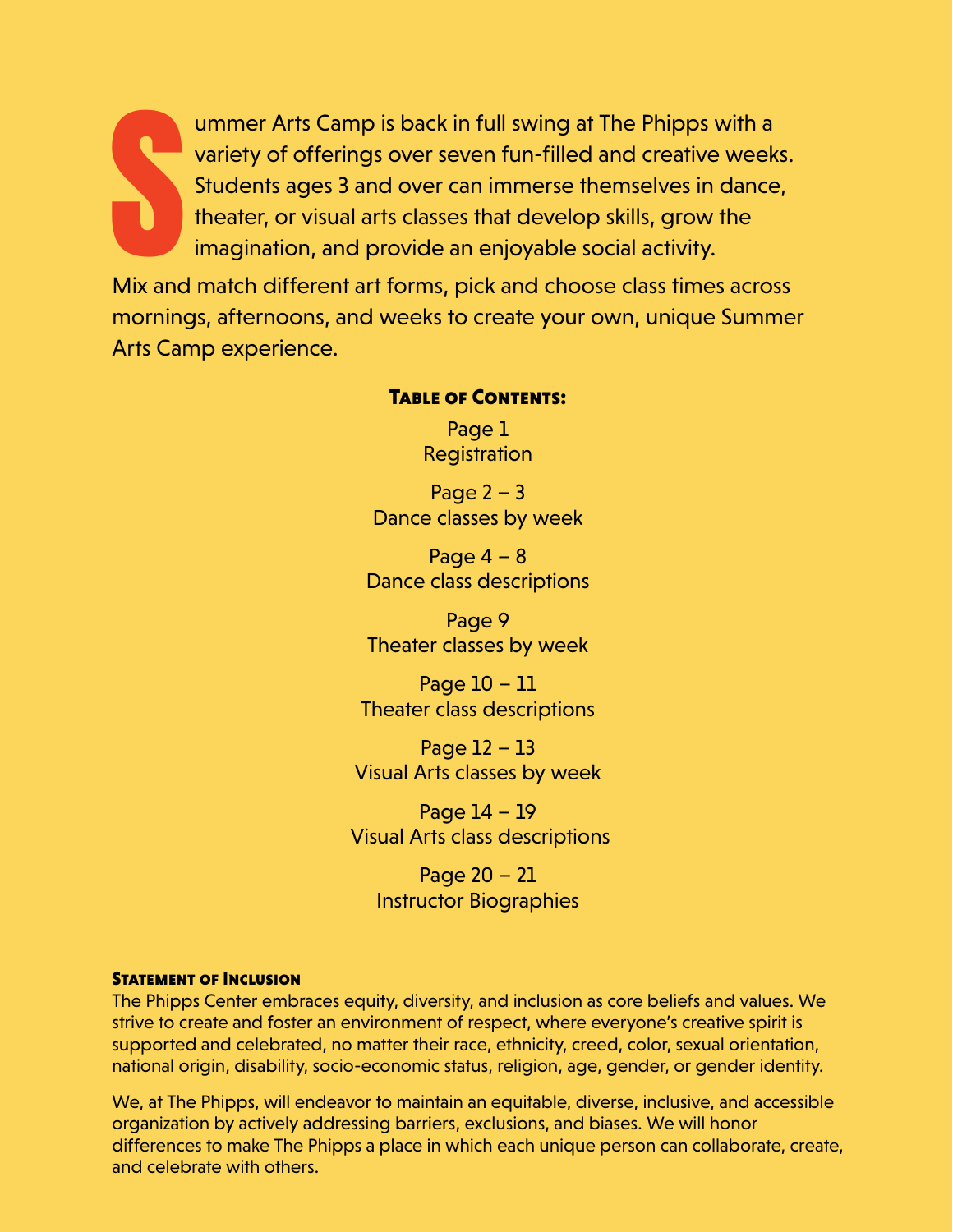# 2 Ways to Register for Summer Arts Camp:

Purchase online at ThePhipps.org (available 24/7) Or call us at 715.386.2305 (M – F, 9:30 a.m. to 4:30 p.m.)

#### Please read these registration and cancellation policies carefully.

Registrations are made in the order they are received and must be accompanied by payment to be valid.

If a class must be cancelled because of insufficient enrollment, the office will phone students prior to the first day of class and a full refund will be given. If a student cancels a class prior to five working days before the first class meeting, tuition will be refunded at 100 percent less a \$5 administrative fee.

No refunds will be issued within 5 working days prior to the first class meeting. However, transfers to other classes will be honored at 100 percent credit if class minimums and maximums are not affected. Tuition is not prorated for missed classes.

#### **SCHOLARSHIPS**

A limited number of scholarships are available for students who would not otherwise be able to attend classes because of a lack of funds. Please inquire with Phipps staff if you are in need of assistance.

#### What to Wear and Bring to Camp

Wear comfortable attire to be able to move and play and dress to get messy, some art materials may stain. Please note specific attire requirements in the class descriptions. The Phipps is not responsible for clothing that is damaged in classes.

Bring a nut-free snack and a beverage to all classes that run two hours or longer.

#### Please Note

Students must not be left unattended while at The Phipps. Students enrolled in both a morning and afternoon class receive free supervision over the lunch hour. Pre-registration is required. Students must be checked in and out by an adult each day.

#### Purchase with Confidence

If a class is cancelled or you are unable to attend due to COVID, we will work with you to exchange your class or offer a refund or credit to your account.

#### COVID Protocols

Please review anticipated protocols for Summer Arts Camps.

- 1. Masks are optional, we encourage masks for anyone who prefers to wear one.
- 2. Vaccinations are strongly recommended but not required for participation.
- 3. Any participant or guest who is ill or showing symptoms should not attend any programs unless cleared by a physician.
- 4. Practice social distancing and frequent hand washing.
- 5. The Phipps will maintain enhanced cleaning efforts and air flow throughout the building.

The Phipps reserves the right to update COVID protocols based on COVID status within the community and guidance from our local medical and government agencies.

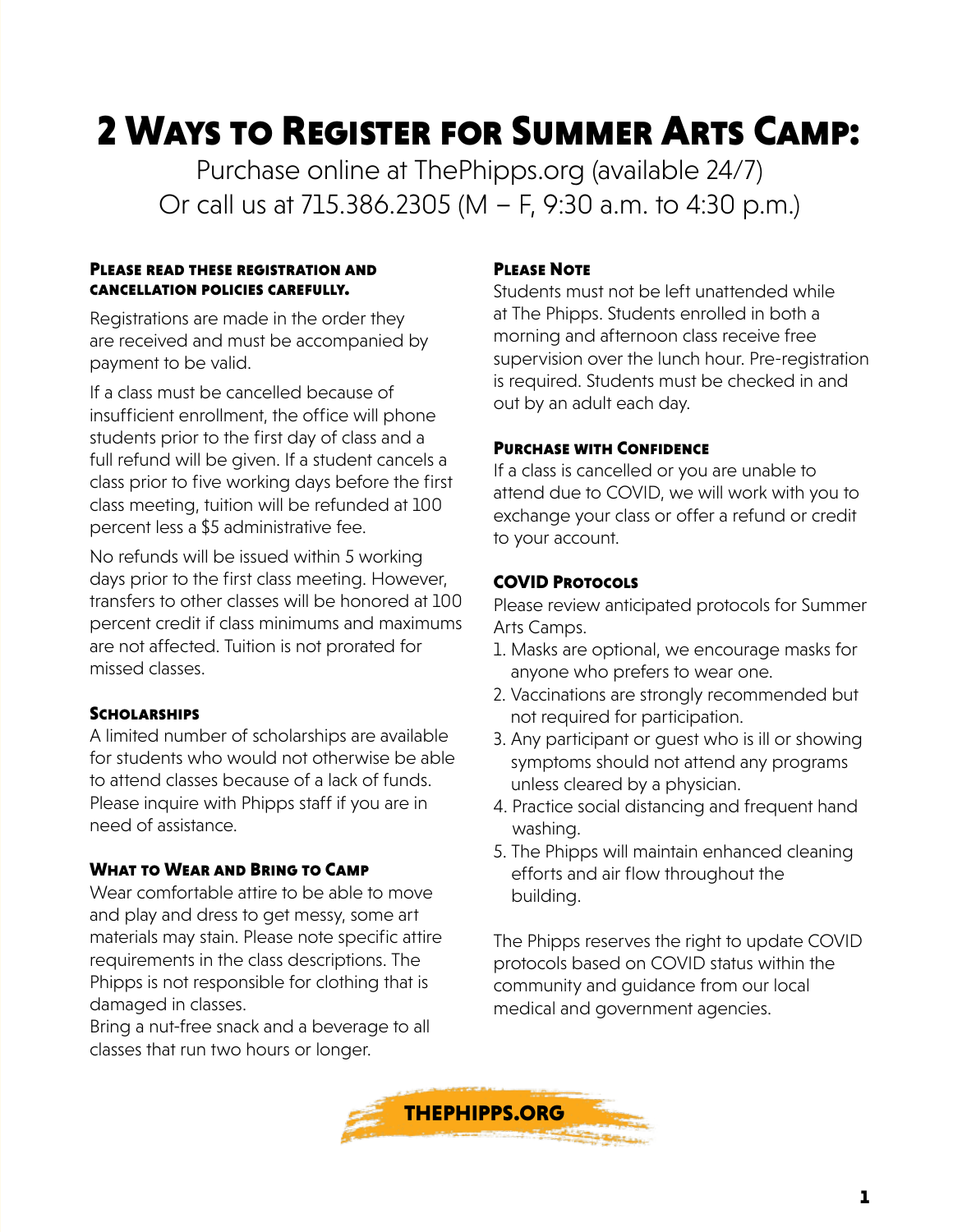# DANCE



#### WEEK 1 JUNE 25 - JULY 1

| <b>CLASS</b>                                   | <b>AGE</b> | FEE.       | м                | т                 | W                | <b>TH</b>          | F.               |
|------------------------------------------------|------------|------------|------------------|-------------------|------------------|--------------------|------------------|
| Tap & Ballet                                   | $3 - 4$    | \$45       |                  | $9:45-10:30$ a.m. |                  |                    |                  |
| Tap & Ballet                                   | $5 - 7$    | \$45       |                  | 10:30-11:15 a.m.  |                  |                    |                  |
| <b>Adaptive Dance</b>                          | $7+$       | \$30       |                  |                   |                  | 5:15-5:45 p.m.     |                  |
| Beginning Children's Tap & Jazz                | $8 - 10$   | \$45       |                  | 11:15 a.m.-noon   |                  |                    |                  |
| Ballet Levels 1 & 2                            | $8 - 12$   | \$27       | 2:45-3:30 p.m.   |                   | 2:45-3:30 p.m.   |                    | 2:45-3:30 p.m.   |
| <b>Advanced Children's Tap</b>                 | $11 - 13$  | \$45       |                  |                   |                  | 3-3:45 p.m.        |                  |
| <b>Advanced Children's Jazz</b>                | $11 - 13$  | \$45       |                  |                   |                  | $3:45 - 4:30$ p.m. |                  |
| <b>Ballet Level 3</b>                          | $12 - 13$  | \$27       | 12:30-1:45 p.m.  |                   | 12:30-1:45 p.m.  |                    | 12:30-1:45 p.m.  |
| <b>Ballet Level 3 Pointe</b>                   | $12 - 13$  | \$36       | $1:45-2:45$ p.m. |                   | $1:45-2:45$ p.m. |                    | $1:45-2:45$ p.m. |
| <b>Ballet Level 3</b>                          | $12 - 13$  | \$147      |                  | 4:45-6:30 p.m.    |                  |                    |                  |
| <b>Musical Theater</b>                         | $12+$      | \$45       |                  |                   |                  | $1:30-2:15$ p.m.   |                  |
| <b>Ballet Levels 4&amp;5</b>                   | $14+$      | \$45       | $9:45 - 11$ a.m. |                   | $9:45 - 11$ a.m. |                    | $9:45 - 11$ a.m. |
| Ballet Levels 4&5 Pointe/Choregaphy Variations | $14+$      | \$36       | 11 a.m.-noon     |                   | 11 a.m.-noon     |                    | 11 a.m.-noon     |
| <b>Ballet Levels 4&amp;5</b>                   | 14+        | \$147      |                  | 3-4:45 p.m.       |                  |                    |                  |
| Yoga                                           | $14+$      | \$84       |                  | $2 - 3 p.m.$      |                  |                    |                  |
| Intermediate/Advanced Teen & Adult Tap         | 14+        | \$45       |                  |                   |                  | 2:15-3 p.m.        |                  |
| Intermediate Jazz                              | 14+        | \$45       |                  |                   |                  | 4:30-5:15 p.m.     |                  |
| <b>Master Class Monday: Jazz</b>               | 15+        | \$15/class | 7:30-8:45 p.m.   |                   |                  |                    |                  |
| <b>Beginning and First Timer Adult Tap</b>     | 16+        | \$45       |                  |                   |                  | 6-6:45 p.m.        |                  |

#### WEEK 2 JULY 5 - 8

| <b>CLASS</b>                           | <b>AGE</b> | <b>FEE</b> | M       |                   | W                     | <b>TH</b>          | F                     |
|----------------------------------------|------------|------------|---------|-------------------|-----------------------|--------------------|-----------------------|
| Tap & Ballet                           | $3 - 4$    | \$45       |         | $9:45-10:30$ a.m. |                       |                    |                       |
| Tap & Ballet                           | $5 - 7$    | \$45       |         | 10:30-11:15 a.m.  |                       |                    |                       |
| <b>Adaptive Dance</b>                  | $7+$       | \$30       |         |                   |                       | 5:15-5:45 p.m.     |                       |
| Beginning Children's Tap & Jazz        | $8 - 10$   | \$45       |         | 11:15 a.m.-noon   |                       |                    |                       |
| <b>Advanced Children's Tap</b>         | $11 - 13$  | \$45       |         |                   |                       | $3-3:45$ p.m.      |                       |
| <b>Advanced Children's Jazz</b>        | $11 - 13$  | \$45       |         |                   |                       | $3:45 - 4:30$ p.m. |                       |
| <b>Ballet Level 3</b>                  | $12 - 13$  | \$147      |         | 4:45-6:30 p.m.    |                       |                    |                       |
| Intermediate Hip Hop                   | 12-15      | \$45       | July 4  |                   | 12:30-1:15 p.m.       |                    | $12:30-1:15$ p.m.     |
| <b>Intermediate Contemporary</b>       | 12-15      | \$60       | Holiday |                   | 11:30 a.m.-12:30 p.m. |                    | 11:30 a.m.-12:30 p.m. |
| <b>Musical Theater</b>                 | $12+$      | \$45       |         |                   |                       | $1:30-2:15$ p.m.   |                       |
| Yoga                                   | $14+$      | \$84       |         | $2 - 3 p.m.$      |                       |                    |                       |
| Ballet Levels 4 & 5                    | $14+$      | \$147      |         | 3-4:45 p.m.       |                       |                    |                       |
| Intermediate/Advanced Teen & Adult Tap | $14+$      | \$45       |         |                   |                       | $2:15-3$ p.m.      |                       |
| Intermediate Jazz                      | $14+$      | \$45       |         |                   |                       | 4:30-5:15 p.m.     |                       |
| <b>Advanced Hip Hop</b>                | $15+$      | \$45       |         |                   | $9:45 - 10:30$ a.m.   |                    | $9:45 - 10:30$ a.m.   |
| <b>Advanced Contemporary</b>           | $15+$      | \$60       |         |                   | 10:30 - 11:30 a.m.    |                    | 10:30 - 11:30 a.m.    |
| Beginning and First Time Adult Tap     | 16+        | \$45       |         |                   |                       | $6 - 6:45$ p.m.    |                       |

#### WEEK 3 July 11 - 15

| <b>CLASS</b>                           | <b>AGE</b> | <b>FEE</b> | M                     | т                 | W                     | <b>TH</b>        | F                     |
|----------------------------------------|------------|------------|-----------------------|-------------------|-----------------------|------------------|-----------------------|
| Tap & Ballet                           | $3 - 4$    | \$45       |                       | $9:45-10:30$ a.m. |                       |                  |                       |
| Tap & Ballet                           | $5 - 7$    | \$45       |                       | 10:30-11:15 a.m.  |                       |                  |                       |
| <b>Adaptive Dance</b>                  | $7+$       | \$30       |                       |                   |                       | 5:15-5:45 p.m.   |                       |
| Beginning Children's Tap & Jazz        | $8 - 10$   | \$45       |                       | 11:15 a.m.-noon   |                       |                  |                       |
| <b>Advanced Children's Tap</b>         | $11 - 13$  | \$45       |                       |                   |                       | $3-3:45$ p.m.    |                       |
| <b>Advanced Children's Jazz</b>        | $11 - 13$  | \$45       |                       |                   |                       | 3:45-4:30 p.m.   |                       |
| <b>Ballet Level 3</b>                  | $12 - 13$  | \$147      |                       | 4:45-6:30 p.m.    |                       |                  |                       |
| <b>Intermediate Contemporary</b>       | $12 - 15$  | \$60       | 11:30 a.m.-12:30 p.m. |                   | 11:30 a.m.-12:30 p.m. |                  | 11:30 a.m.-12:30 p.m. |
| Intermediate Hip Hop                   | $12 - 15$  | \$45       | 12:30-1:15 p.m.       |                   | 12:30-1:15 p.m.       |                  | 12:30-1:15 p.m.       |
| <b>Musical Theater</b>                 | $12+$      | \$45       |                       |                   |                       | $1:30-2:15$ p.m. |                       |
| Yoqa                                   | $14+$      | \$84       |                       | 2-3 p.m.          |                       |                  |                       |
| Ballet Levels 4 & 5                    | $14+$      | \$147      |                       | 3-4:45 p.m.       |                       |                  |                       |
| Intermediate/Advanced Teen & Adult Tap | $14+$      | \$45       |                       |                   |                       | $2:15-3 p.m.$    |                       |
| Intermediate Jazz                      | $14+$      | \$45       |                       |                   |                       | 4:30-5:15 p.m.   |                       |
| <b>Advanced Hip Hop</b>                | $15+$      | \$45       | $9:45-10:30$ a.m.     |                   | $9:45-10:30$ a.m.     |                  | 9:45-10:30 a.m.       |
| <b>Advanced Contemporary</b>           | $15+$      | \$60       | 10:30-11:30 a.m.      |                   | 10:30-11:30 a.m.      |                  | 10:30-11:30 a.m.      |
| Master Class Monday: Hip Hop           | $15+$      | \$15/class | 7:30-8:45 p.m.        |                   |                       |                  |                       |
| Beginning and First Time Adult Tap     | $16+$      | \$45       |                       |                   |                       | $6 - 6:45$ p.m.  |                       |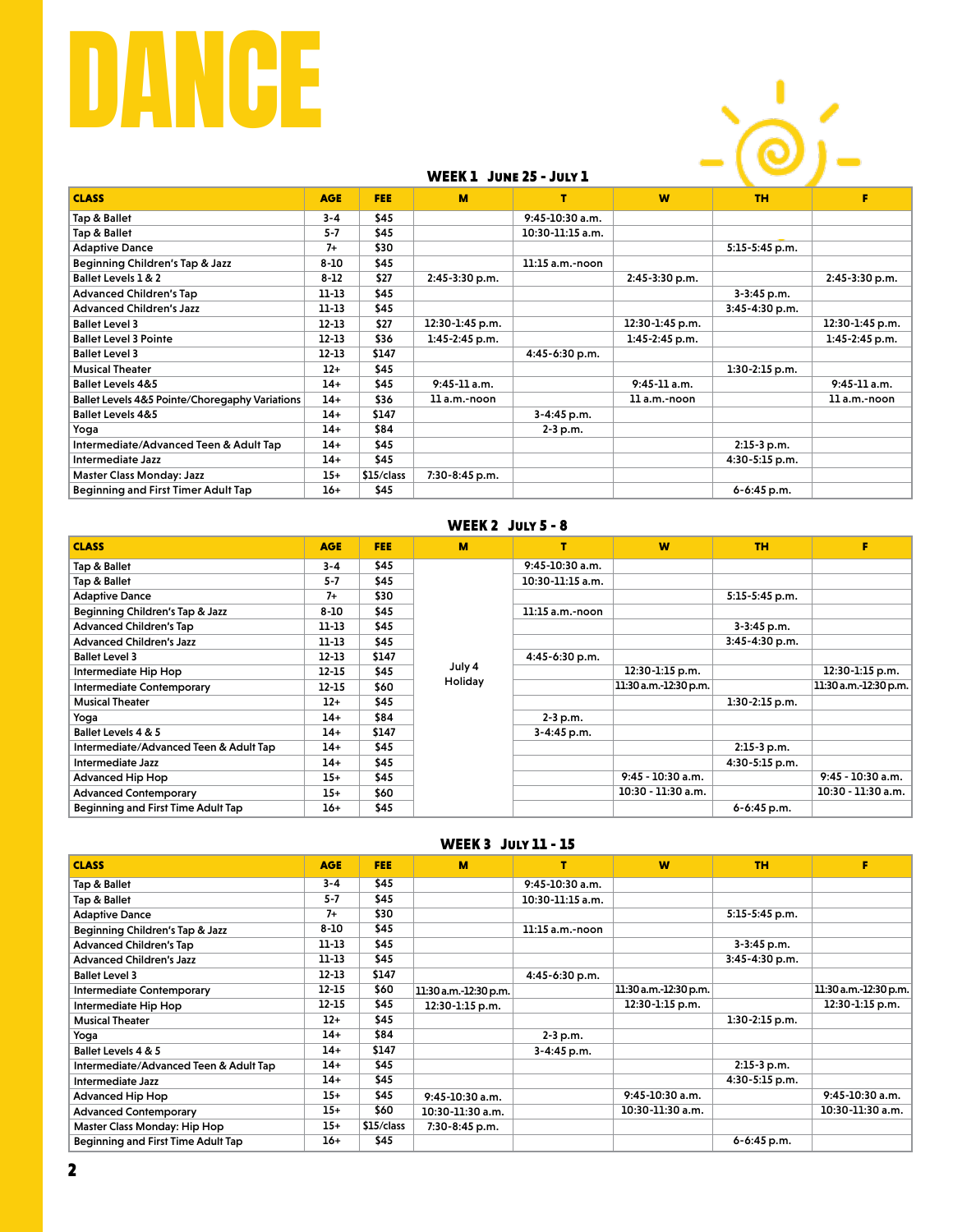#### WEEK 4 July 18 - 22

| <b>CLASS</b>                                       | <b>AGE</b> | <b>FEE</b> | M                     | т                 | W                     | <b>TH</b>        | F                     |
|----------------------------------------------------|------------|------------|-----------------------|-------------------|-----------------------|------------------|-----------------------|
| Tap & Ballet                                       | $3 - 4$    | \$45       |                       | $9:45-10:30$ a.m. |                       |                  |                       |
| Tap & Ballet                                       | $5 - 7$    | \$45       |                       | 10:30-11:15 a.m.  |                       |                  |                       |
| <b>Adaptive Dance</b>                              | $7+$       | \$30       |                       |                   |                       | $5:15-5:45$ p.m. |                       |
| Beginning Children's Tap & Jazz                    | $8 - 10$   | \$45       |                       | $11:15$ a.m.-noon |                       |                  |                       |
| Ballet Levels 1 & 2                                | $8 - 12$   | \$27       | $9:45-10:30$ a.m.     |                   | $9:45-10:30$ a.m.     |                  | $9:45-10:30$ a.m.     |
| <b>Beginning Children's Jazz</b>                   | $10-12$    | \$27       | 4 - 4:45pm            |                   | 4 - 4:45pm            |                  | 4-4:45 p.m.           |
| Beginning/Intermediate Children's Lyrical          | $10-12$    | \$45       | 4:45-5:30 p.m.        |                   | 4:45-5:30 p.m.        |                  | 4:45-5:30 p.m.        |
| <b>Advanced Children's Tap</b>                     | $11 - 13$  | \$45       |                       |                   |                       | 3-3:45 p.m.      |                       |
| <b>Advanced Children's Jazz</b>                    | $11 - 13$  | \$147      |                       |                   |                       | 3:45-4:30 p.m.   |                       |
| <b>Ballet Level 3</b>                              | $12 - 13$  | \$27       | $10:30-11:45$ a.m.    |                   | $10:30-11:45$ a.m.    |                  | 10:30-11:45 a.m.      |
| <b>Ballet Level 3 Pointe</b>                       | $12 - 13$  | \$36       | 11:45 a.m.-12:45 p.m. |                   | 11:45 a.m.-12:45 p.m. |                  | 11:45 a.m.-12:45 p.m. |
| <b>Ballet Level 3</b>                              | $12 - 13$  | \$45       |                       | 4:45-6:30 p.m.    |                       |                  |                       |
| <b>Musical Theater</b>                             | $12+$      | \$45       |                       |                   |                       | 1:30-2:15 p.m.   |                       |
| Yoga                                               | $14+$      | \$84       |                       | 2-3 p.m.          |                       |                  |                       |
| <b>Ballet Levels 4 &amp; 5</b>                     | $14+$      | \$45       | $1:15 - 2:30$ p.m.    |                   | $1:15 - 2:30$ p.m.    |                  | $1:15 - 2:30$ p.m.    |
| Ballet Levels 4 & 5 Pointe Choreography Variations | $14+$      | \$36       | 2:30 - 3:30 p.m.      |                   | 2:30 - 3:30 p.m.      |                  | 2:30 - 3:30 p.m.      |
| Ballet Levels 4 & 5                                | $14+$      | \$147      |                       | 3-4:45 p.m.       |                       |                  |                       |
| Intermediate/Advanced Teen & Adult Tap             | $14+$      | \$45       |                       |                   |                       | 2:15-3 p.m.      |                       |
| Intermediate Jazz                                  | $14+$      | \$45       |                       |                   |                       | 4:30-5:15 p.m.   |                       |
| <b>Master Class Monday: Ballet</b>                 | $15+$      | \$15/class | 7:30-8:45 p.m.        |                   |                       |                  |                       |
| <b>Beginning and First Timer Adult Tap</b>         | $16+$      | \$45       |                       |                   |                       | 6-6:45 p.m.      |                       |

#### WEEK 5 July 25 - 29

| <b>CLASS</b>                           | <b>AGE</b> | <b>FEE</b> | M                 | т                | W                  | <b>TH</b>          | F                |
|----------------------------------------|------------|------------|-------------------|------------------|--------------------|--------------------|------------------|
| Tap & Ballet                           | $3 - 4$    | \$45       |                   | 9:45-10:30 a.m.  |                    |                    |                  |
| Tap & Ballet                           | $5 - 7$    | \$45       |                   | 10:30-11:15 a.m. |                    |                    |                  |
| <b>Adaptive Dance</b>                  | $7+$       | \$30       |                   |                  |                    | $5:15 - 5:45$ p.m. |                  |
| <b>Beginning Children's Lyrical</b>    | $8 - 10$   | \$27       | 10:30-11:15 a.m.  |                  | 10:30-11:15 a.m.   |                    | 10:30-11:15 a.m. |
| Beginning/Intermediate Tap             | $8 - 10$   | \$45       |                   | 11:15 a.m.-noon  |                    |                    |                  |
| Hip Hop                                | $8 - 10$   | \$45       | $3-3:45$ p.m.     |                  | $3 - 3:45$ p.m.    |                    | 3-3:45 p.m.      |
| Intermediate Tap                       | $8 - 11$   | \$45       | 3:45-4:30 p.m.    |                  | $3:45 - 4:30$ p.m. |                    | 3:45-4:30 p.m.   |
| Intermediate Children's Jazz           | $8 - 10$   | \$27       | 11:15 a.m.-noon   |                  | 11:15 a.m.-noon    |                    | 11:15 a.m.-noon  |
| <b>Beginning Children's Jazz</b>       | $8 - 10$   | \$27       | 9:45 - 10:30 a.m. |                  | 9:45 - 10:30 a.m.  |                    | 9:45-10:30 a.m.  |
| Hip Hop                                | 11-12      | \$45       | 4:30-5:15 p.m.    |                  | 4:30-5:15 p.m.     |                    | 4:30-5:15 p.m.   |
| <b>Advanced Children's Tap</b>         | $11 - 13$  | \$45       |                   |                  |                    | $3 - 3:45$ p.m.    |                  |
| <b>Advanced Children's Jazz</b>        | $11 - 13$  | \$45       |                   |                  |                    | $3:45 - 4:30$ p.m. |                  |
| <b>Ballet Level 3</b>                  | $12 - 13$  | \$147      |                   | 4:45-6:30 p.m.   |                    |                    |                  |
| <b>Musical Theater</b>                 | $12+$      | \$45       |                   |                  |                    | $1:30-2:15$ p.m.   |                  |
| Yoga                                   | $14+$      | \$84       |                   | 2-3 p.m.         |                    |                    |                  |
| Ballet Levels 4 & 5                    | $14+$      | \$147      |                   | 3-4:45 p.m.      |                    |                    |                  |
| Intermediate/Advanced Teen & Adult Tap | $14+$      | \$45       |                   |                  |                    | $2:15-3 p.m.$      |                  |
| Intermediate Jazz                      | $14+$      | \$45       |                   |                  |                    | 4:30-5:15 p.m.     |                  |
| Master Class Monday: Pop/Contemporary  | $15+$      | \$15/class | 7:30-8:45 p.m.    |                  |                    |                    |                  |
| Beginning and First Time Adult Tap     | $16+$      | \$45       |                   |                  |                    | $6 - 6:45$ p.m.    |                  |

#### WEEK 6 August 1 - 5

| <b>CLASS</b>                      | <b>AGE</b> | FEE.       | M                  |                   | W                  | <b>TH</b>         |                  |
|-----------------------------------|------------|------------|--------------------|-------------------|--------------------|-------------------|------------------|
| Tap & Ballet                      | $3 - 4$    | \$45       | 9:45-10:30 a.m.    | $9:45-10:30$ a.m. | 9:45-10:30 a.m.    | $9:45-10:30$ a.m. | 9:45-10:30 a.m.  |
| Tap & Ballet                      | $5 - 7$    | \$45       | 10:30-11:15 a.m.   | 10:30-11:15 a.m.  | 10:30-11:15 a.m.   | 10:30-11:15 a.m.  | 10:30-11:15 a.m. |
| Beginning Children's Tap and Jazz | $8 - 10$   | \$45       | 11:15 a.m.-noon    | 11:15 a.m.-noon   | $11:15$ a.m.-noon  | $11:15$ a.m.-noon | 11:15 a.m.-noon  |
| Hip Hop                           | $8 - 10$   | \$45       | $3-3:45$ p.m.      |                   | $3 - 3:45$ p.m.    |                   |                  |
| Beginning/Intermediate Tap        | $8 - 11$   | \$45       | $3:45 - 4:30$ p.m. |                   | $3:45 - 4:30$ p.m. |                   |                  |
| Intermediate Children's Jazz      | 10-12      | \$45       | $1 - 1:45$ p.m.    | $1 - 1:45$ p.m.   | $1 - 1:45$ p.m.    | 1-1:45 p.m.       | $1 - 1:45$ p.m.  |
| Intermediate Tap                  | 10-12      | \$45       | $12:15 - 1 p.m.$   | $12:15 - 1 p.m.$  | $12:15 - 1 p.m.$   | $12:15 - 1 p.m.$  | $12:15 - 1 p.m.$ |
| Hip Hop                           | $11 - 12$  | \$45       | 4:30-5:15 p.m.     |                   | 4:30-5:15 p.m.     |                   |                  |
| <b>Ballet Level 3</b>             | $12 - 13$  | \$147      |                    | 4:45-6:30 p.m.    |                    |                   |                  |
| Yoga                              | $14+$      | \$84       |                    | $2-3 p.m.$        |                    |                   |                  |
| Ballet Levels 4 & 5               | $14+$      | \$147      |                    | $3 - 4:45$ p.m.   |                    |                   |                  |
| Master Class Monday: Heels        | $15+$      | \$15/class | $7:30-8:45$ p.m.   |                   |                    |                   |                  |

#### WEEK 7 August 8 - 12

| <b>CLASS</b>                               | <b>AGE</b> | <b>FEE</b> | M                |                | W                  | <b>TH</b> |                  |
|--------------------------------------------|------------|------------|------------------|----------------|--------------------|-----------|------------------|
| <b>Ballet Level 3</b>                      | 12-13      | \$147      |                  | 4:45-6:30 p.m. |                    |           |                  |
| Intermediate/Advanced Teen & Adult Hip Hop | $13+$      | \$27       | $3:30-4:15$ p.m. |                | $3:30 - 4:15$ p.m. |           | $3:30-4:15$ p.m. |
| Yoga                                       | $14+$      | \$84       |                  | $2-3 p.m.$     |                    |           |                  |
| <b>Advanced Teen &amp; Adult Jazz</b>      | $14+$      | \$27       | 2:45-3:30 p.m.   |                | 2:45-3:30 p.m.     |           | 2:45-3:30 p.m.   |
| Ballet Levels 4 & 5                        | $14+$      | \$147      |                  | 3-4:45 p.m.    |                    |           |                  |
| Beginning Teen & Adult Contemporary        | $14+$      | \$27       | $4:15-5$ p.m.    |                | $4:15-5$ p.m.      |           | $4:15-5$ p.m.    |
| Beginning Teen & Adult Jazz                | $14+$      | \$27       | 5-5:45 p.m.      |                | 5-5:45 p.m.        |           | 5-5:45 p.m.      |
| Master Class Monday: Tap                   | $15+$      | \$15/class | 7:30-8:45 p.m.   |                |                    |           |                  |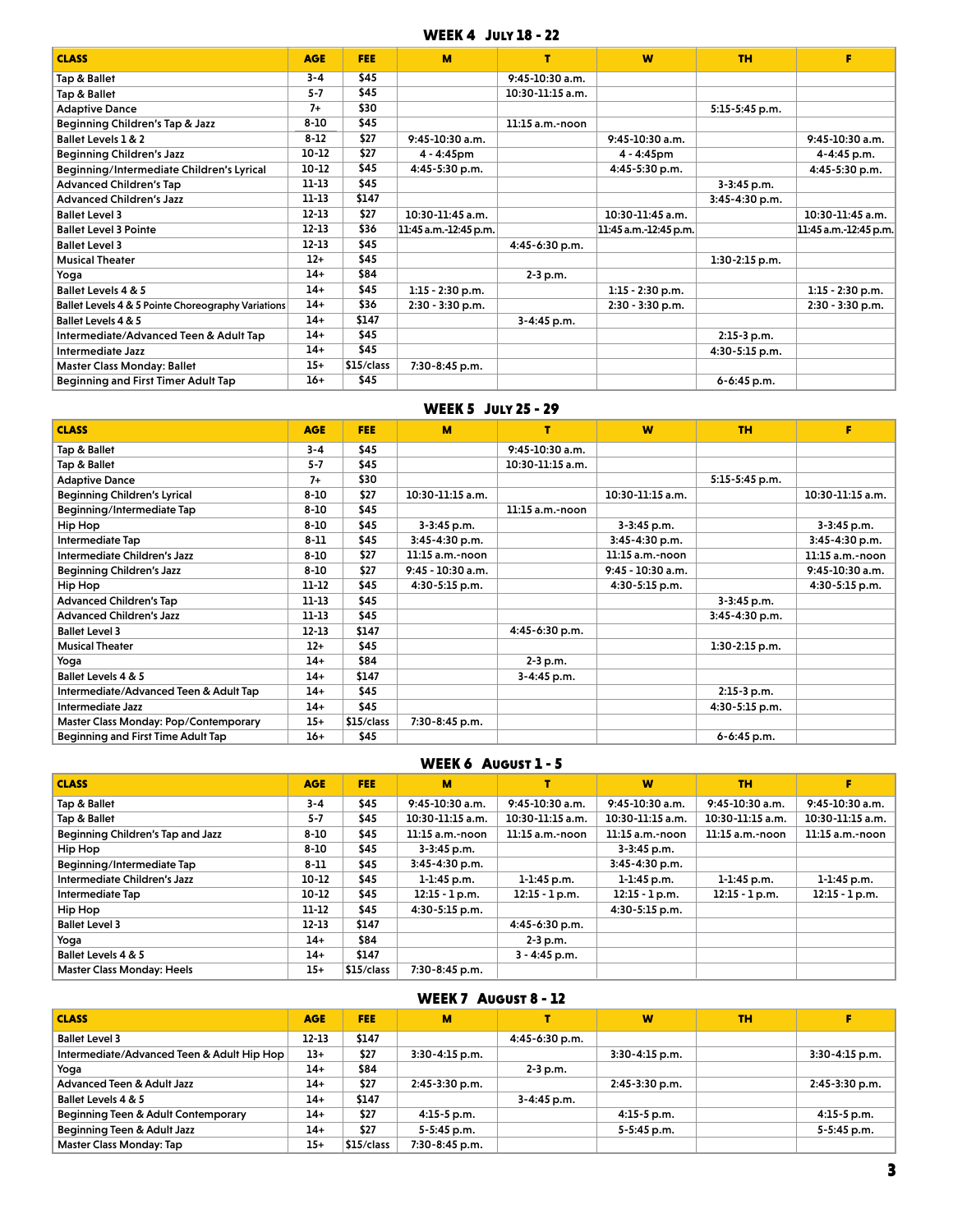# **BALLET**

#### Ballet Levels 1 & 2

Class begins with work at the barre to build strength and coordination, followed by center exercises, culminating in grand allegro combinations and variations. Clear explanations of exercises and theory help students use the ballet vocabulary in a simple, practical way that leads to increased

technical understanding, healthy physical development, and lifelong enjoyment. No previous experience required.

Dress requirement: black leotard, pink tights, pink ballet slippers, hair up in a bun.

#### **Week 1 June 27 - July 1**

Ages  $8 - 12$  M W F 2:45 – 3:30 p.m. Fee: \$27 Instructor: Valerie Ryan

#### **Week 4 July 18 - 22**

Ages 8 – 12 M W F 9:45 - 10:30 a.m. Fee: \$27 Instructor: Valerie Ryan

#### Ballet Level 3

Ballet technique classes emphasize understanding correct body placement, proper use of turn out, coordination of the upper body, and use of arms. Class begins with work at the barre to build strength and coordination, followed by center exercises, culminating in grand allegro combinations and variations. Clear explanations of exercises and theory help students use the ballet vocabulary in a simple, practical way that leads to increased technical understanding, healthy physical development, and lifelong enjoyment. This is an intermediate level class. Ballet 2 (or equivalent beginning/ intermediate level) is a prerequisite to register.

Dress requirement: black leotard, pink tights, pink ballet slippers, hair up in a bun.

#### **Week 1 June 27 – July 1**

Ages 12 – 13 M W F 12:30 – 1:45 p.m. Fee: \$27 Instructor: Valerie Ryan

#### **Weeks 1 – 7 June 28 - August 9**

Ages 12 – 13 T 4:45 – 6:30 p.m. Fee: \$147 Instructor: Leta Anderson

#### **Week 4 July 18 - 22**

| Ages 12 – 13 | M W F 10:30 - 11:45 a.m. |
|--------------|--------------------------|
| Fee: \$27    | Instructor: Valerie Ryan |



#### Ballet Level 3 Pointe

In pointe class, students will train to build the strength and skills necessary to execute proper pointe work. The technique class immediately prior to pointe is required so the dancer is warm for pointe work.

\*Instructor approval or prior pointe experience required. Dress requirement:

pointe shoes, black leotard, pink tights, hair up in a bun.

#### **Week 1 June 27 – July 1** Ages  $12 - 13$  M W F  $1:45 - 2:45$  p.m.

| UÑC? TT – TJ | $IVIVIVI$ $L.HJ - L.HJ$ $U.III.$ |
|--------------|----------------------------------|
| Fee: \$36    | Instructor: Valerie Ryan         |

#### **Week 4 July 18 - 22**

Ages 12 – 13 M W F 11:45 a.m. - 12:45 p.m. Fee: \$36 Instructor: Valerie Ryan

#### Ballet Levels 4 & 5

Ballet technique classes emphasize understanding correct body placement, proper use of turn out, coordination of the upper body, and use of arms. Class begins with work at the barre to build strength and coordination, followed by center exercises, culminating in grand allegro combinations and variations. Clear explanations of exercises and theory help students use the ballet vocabulary in a simple, practical way that leads to increased technical understanding, healthy physical development, and lifelong enjoyment. This is an advanced level class. Ballet 3 (or equivalent intermediate level) is a prerequisite to register.

Dress requirement: black leotard, pink tights, pink ballet slippers, hair up in a bun.

#### **Week 1 June 27 – July 1**

| Ages 14+  | MWF $9:45 - 11$ a.m.     |
|-----------|--------------------------|
| Fee: \$45 | Instructor: Valerie Ryan |

#### **Weeks 1 – 7 June 28 - August 9**

| Ages 14+   | $3 - 4:45$ p.m.           |
|------------|---------------------------|
| Fee: \$147 | Instructor: Leta Anderson |

#### **Week 4 July 18 - 22**

| Ages 14+  | MWF 1:15 - 2:30 p.m      |
|-----------|--------------------------|
| Fee: \$45 | Instructor: Valerie Ryan |

#### Ballet Levels 4 & 5 Pointe/Choreography Variations

In variations class, students will learn the choreography, story and history of famous classical ballets such as Don Quixote, Swan Lake, Firebird, and Giselle. Variations is designed to put dancer's technical skills to work and apply them to classical choreography and stage presence. The technique class immediately prior to Variations is required so the dancer is warm for rehearsal.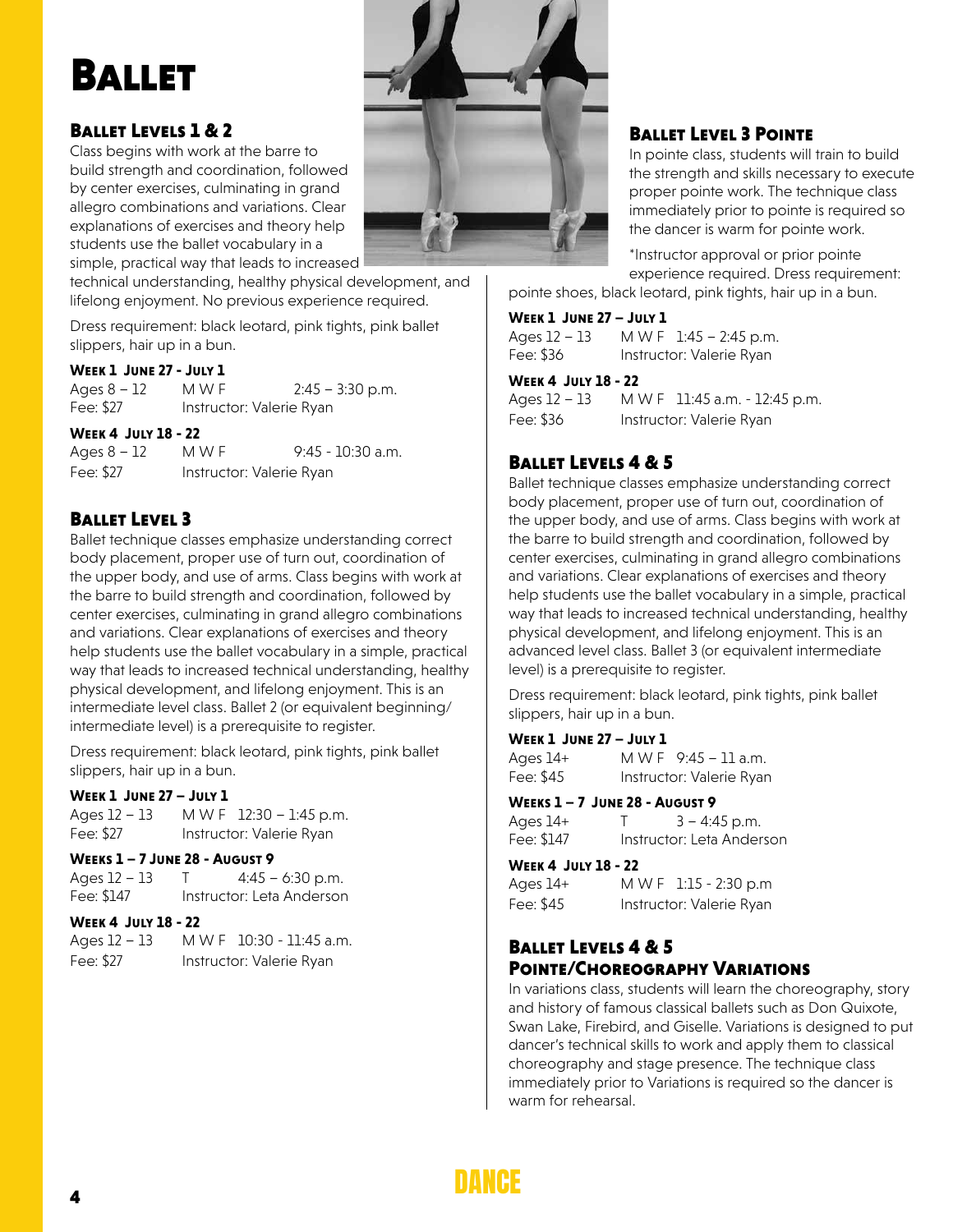\*Instructor approval or prior pointe experience required. Dress requirement: pointe shoes, black leotard, pink tights, hair up in a bun.

#### **Week 1 June 27 – July 1**

Ages 14+ M W F 11 a.m. – noon Fee: \$36 Instructor: Valerie Ryan

**Week 4 July 18 - 22**

Ages 14+ M W F 2:30 - 3:30 p.m. Fee: \$36 Instructor: Valerie Ryan

#### Beginning/Intermediate Children's Lyrical

Lyrical dance applies ballet technique to modern music. It promotes self-expression and emotional performance skills to story-tell through movement.

Dress requirement: comfortable athletic clothing, ballet shoes or turners.

#### **Week 4 July 18 – July 22**

Ages 10 – 12 M W F 4:45 – 5:30 p.m. Fee: \$27 Instructor: Betsy Anderson

#### Beginning Children's Lyrical

Lyrical dance applies ballet technique to modern music. It promotes self-expression and emotional performance skills to story-tell through movement.

Dress requirement: comfortable athletic clothing, ballet shoes or turners.

#### **Week 5 July 25 – July 29**

Ages 8 – 10 M W F 10:30 – 11:15 a.m. Fee: \$27 Instructor: Betsy Anderson

# **CONTEMPORARY**

#### Intermediate Contemporary

This class will expand on dancers' contemporary dance technique by exploring challenging movements and style. They will participate in choreography and exercises that call upon self-expression and dynamics. Previous contemporary and/or lyrical experience recommended.

Dress requirement: comfortable athletic clothing, bare feet or turners.

#### **Weeks 2 & 3 July 6 – July 15**

Ages 12 - 15 W F & M W F 11:30 a.m. - 12:30 p.m. Fee: \$60 Instructor: Arcelia Rivera



#### Advanced Contemporary

This class will expand on dancers' contemporary dance technique by exploring challenging movements and style. They will participate in choreography and exercises that call upon self-expression, and dynamics. Previous contemporary and/or lyrical

experience recommended.

Dress requirement: comfortable athletic clothing, bare feet or turners

#### **Weeks 2 & 3 July 6 – July 15**

Ages 15+ W F & M W F 10:30 – 11:30 a.m.. Fee: \$60 Instructor: Arcelia Rivera

#### Beginning Teen & Adult Contemporary

This is an introductory course to contemporary dance. Contemporary dance utilizes modern technique to create movement that is powerful, fluid, and creative. Students will participate in choreography and exercises that call upon selfexpression and dynamics. No experience required.

Dress requirement: comfortable athletic clothing, bare feet or turners.

#### **Week 7 August 8 – August 12**

Ages 13+ M W F 4:15 – 5 p.m. Fee: \$27 Instructor: Rachel Werner

# Hip Hop

#### Intermediate Hip Hop

This class explores urban and pop styles of hip hop to challenge dancer's style and athleticism. Dancers will explore dynamic movements that culminate in rhythmic, fun choreography. Beginning and/or intermediate hip hop experience recommended.

Dress requirement: comfortable athletic clothing, clean tennis shoes.

#### **Weeks 2 & 3 July 6 – July 15**

Ages 12 – 15 W F & M W F 12:30 – 1:15 p.m. Fee: \$45 Instructor: Arcelia Rivera

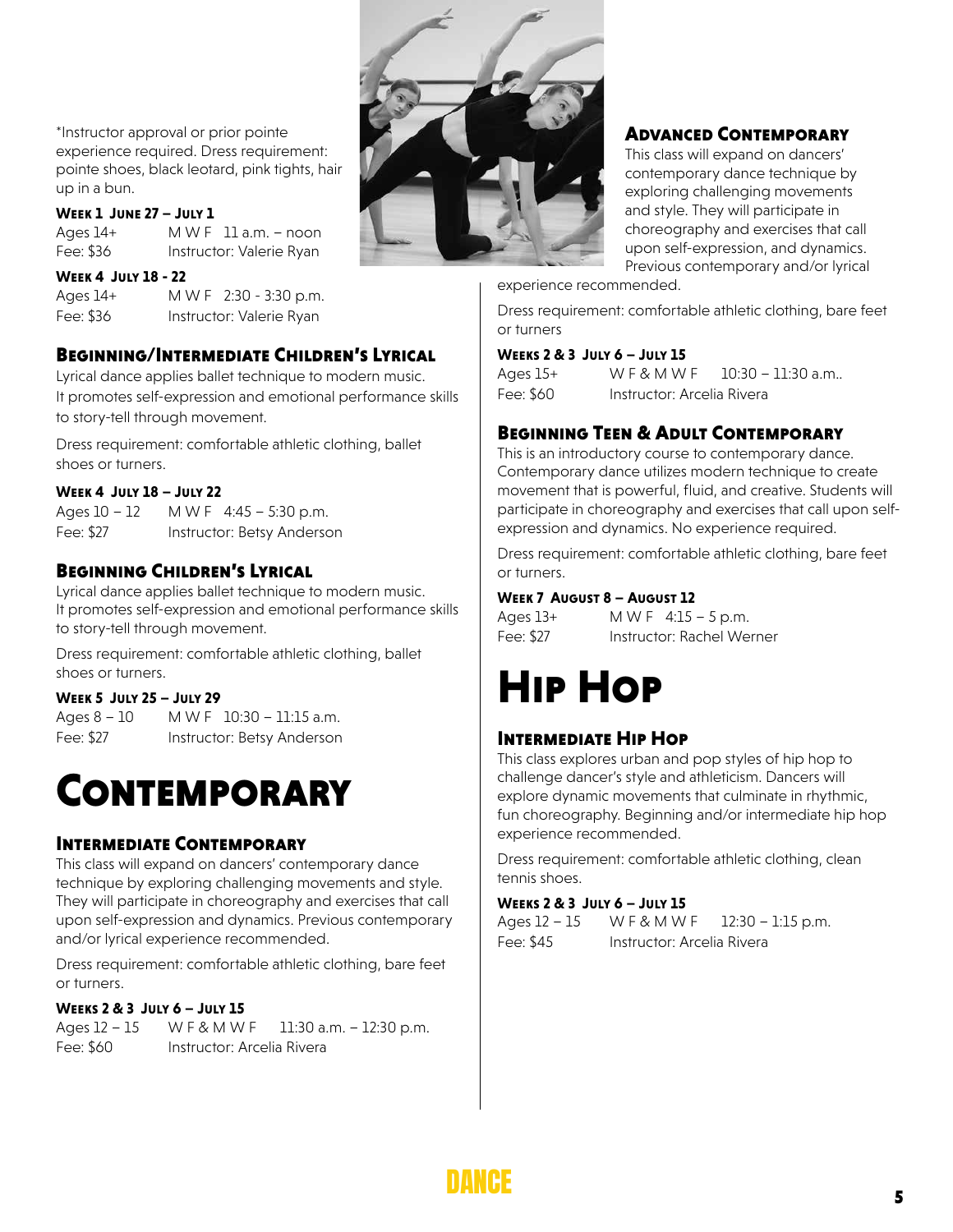#### Advanced Hip Hop

This class explores urban and pop styles of hip hop to challenge dancers' style and athleticism. Dancers will explore dynamic movements that culminate in rhythmic, fun choreography. Beginning and/or intermediate hip hop experience recommended.

Dress requirement: comfortable athletic clothing, clean tennis shoes

#### **Weeks 2 & 3 July 6 – July 15**

Ages 15+ W F & M W F 9:45 – 10:30 a.m. Fee: \$45 Instructor: Arcelia Rivera

#### **Hip Hop**

This class explores urban and pop styles of hip hop to challenge dancers' style and athleticism. Dancers will explore dynamic movements that culminate in rhythmic, fun choreography. No experience required.

Dress requirement: comfortable athletic clothing, clean tennis shoes

#### **Weeks 5 & 6 July 25 – August 3**

Ages 8 – 10 M W F & M W 3 – 3:45 p.m. Fee: \$45 Instructor: Rachel Werner

#### **Weeks 5 & 6 July 25 – August 3**

Ages 11 – 12 M W F & M W 4:30 – 5:15 p.m. Fee: \$45 Instructor: Rachel Werner

#### **Intermediate/Advanced Teen & Adult Hip Hop**

This class explores urban and pop styles of hip hop to challenge dancers' style and athleticism. Dancers will explore dynamic movements that culminate in rhythmic, fun choreography. Beginning and/or intermediate hip hop experience recommended.

Dress requirement: comfortable athletic clothing, clean tennis shoes

#### **Week 7 August 8 – August 12**

| Ages 13+  | M W F $3:30 - 4:15$ p.m.  |
|-----------|---------------------------|
| Fee: \$27 | Instructor: Rachel Werner |



# **Jazz**

#### **Advanced Children's Jazz**

This class will build upon intermediate jazz technique to challenge dancers' style and skills. It is recommended that dancers have already taken an

intermediate jazz class.

Dress requirement: comfortable athletic clothing, any color jazz shoes or turners.

#### **Weeks 1 – 5 June 30 - July 28**

Ages 11 – 13 TH 3:45 – 4:30 p.m. Fee: \$45 Instructor: Greta Lewis

#### **Intermediate Teen and Adult Jazz**

This class will build upon beginning jazz technique to challenge dancers' style and skills. It is recommended that dancers have already taken a beginning jazz class.

Dress requirement: comfortable athletic clothing, any color jazz shoes or turners.

#### **Weeks 1 – 5 June 30 - July 28**

| Ages 14+  | TH. | $4:30 - 5:15$ p.m.      |
|-----------|-----|-------------------------|
| Fee: \$45 |     | Instructor: Greta Lewis |

#### **Beginning Children's Jazz**

Jazz dance explores modern dance technique through stylized movement. This is an introductory class where dancers will explore beginning jazz technique through fun exercises, choreography, and self-expression.

Dress requirement: comfortable athletic clothing, any color jazz shoes, ballet shoes, or turners.

#### **Week 4 July 18 – July 22**

Ages 10 – 12 M W F 4 – 4:45 p.m. Fee: \$27 Instructor: Betsy Anderson

#### **Week 5 July 25 – July 29**

Ages 8 – 10 M W F 9:45 – 10:30 a.m. Fee: \$27 Instructor: Betsy Anderson

#### **Intermediate Children's Jazz**

Jazz dance explores modern dance technique through stylized movement. Dancers will explore beginning jazz technique through fun exercises, choreography, and selfexpression.

Dress requirement: comfortable athletic clothing, any color jazz shoes, ballet shoes, or turners.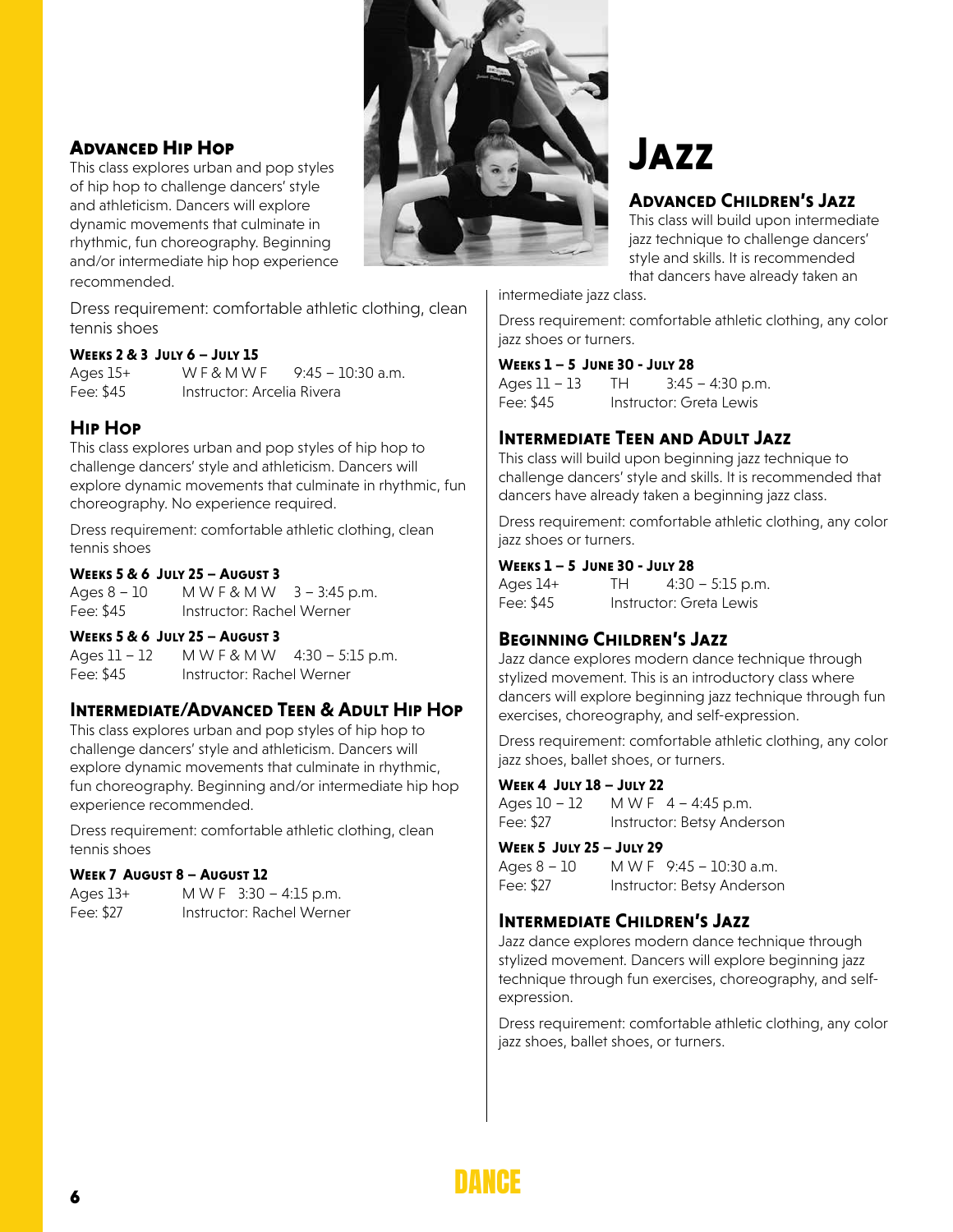

#### **Week 5 July 25 – July 29**

Ages 10 – 12 M W F 11:15 a.m. – noon Fee: \$27 Instructor: Betsy Anderson

#### **Week 6 August 1 – August 5**

Ages 10 – 12 M T W T H F 12:15 – 1 p.m. Fee: \$45 Instructor: Keegan Foster

#### **Advanced Teen & Adult Jazz**

Jazz dance applies modern dance technique to upbeat music. Students will learn proper technique and skills as well as work on style and rhythm. This class is recommended for students who are experienced in jazz and are looking to challenge and build upon their skills.

Dress requirement: comfortable athletic clothing, any color jazz shoes or turners.

#### **Week 7 August 8 – August 12**

Ages 13+ M W F 2:45 – 3:30 p.m. Fee: \$27 Instructor: Rachel Werner

#### **Beginning Teen & Adult Jazz**

Jazz dance explores modern dance technique through stylized movement. This is an introductory class where dancers will explore beginning jazz technique through fun exercises, choreography, and self-expression.

Dress requirement: comfortable athletic clothing, any color jazz shoes, ballet shoes, or turners.

#### **Week 7 August 8 – August 12**

Ages 14+ M W F 5 – 5:45 p.m. Fee: \$27 Instructor: Rachel Werner

# **Mixed & Other Styles**

#### **Tap & Ballet**

Get ready to move and shake! This camp is an introductory class where dancers will explore creative movement, as well as beginning ballet and tap through fun exercises and selfexpression.

Dress requirement: comfortable athletic clothing, ballet and tap shoes (some will be available to borrow if needed)

#### **Weeks 1 – 5 June 28 – July 26**

| Ages $3 - 4$ | - F - | $9:45 - 10:30$ a.m.       |
|--------------|-------|---------------------------|
| Fee: \$45    |       | Instructor: Keegan Foster |
| Ages $5 - 7$ | T.    | $10:30 - 11:15$ a.m.      |
| Fee: \$45    |       | Instructor: Keegan Foster |

#### **Week 6 August 1 – August 5**

| Ages $3 - 4$ | MTWTHF                    | $9:45 - 10:30$ a.m. |
|--------------|---------------------------|---------------------|
| Fee: \$45    | Instructor: Keegan Foster |                     |

| Ages $5 - 7$ | MTWTHF                    | 10:30 – 11:15 a.m. |
|--------------|---------------------------|--------------------|
| Fee: \$45    | Instructor: Keegan Foster |                    |

#### **Beginning Children's Tap and Jazz**

Get ready to move and shake! This camp is an introductory class where dancers will explore creative movement, as well as beginning jazz and tap through fun exercises and self-expression.

Dress requirement: comfortable athletic clothing, any color jazz and tap shoes (some will be available to borrow if needed)

#### **Weeks 1 – 5 June 28 - July 26**

Ages 8 – 10 T 11:15 a.m. – noon Fee: \$45 Instructor: Keegan Foster

#### **Week 6 August 1 – August 5**

| Ages 8 – 10 | MTWTHF                    | 11:15 a.m. – noon |
|-------------|---------------------------|-------------------|
| Fee: \$45   | Instructor: Keegan Foster |                   |

#### **Adaptive Dance**

Adaptive Dance is designed for youth and young adults with special needs. The class will provide students with the opportunity to express and learn in a creative, nurturing, and friendly environment. The goal of this class is to introduce students to the creative and expressive elements of dance while allowing self-expression and inspiring learning. The class will be interactive and involve fun activities such as circle time, stretching, sing alongs, and creative movement. Students will develop independence, balance, selfconfidence, and a love for music and movement. Parents and caregivers are welcome to take part in the class as well and assistants will be present.

Dress requirement: comfortable athletic clothing, jazz shoes or tennis shoes.

#### **Weeks 1 – 5 June 30 - July 28**

| Ages 7+ TH | $5:15 - 5:45$ p.m.      |
|------------|-------------------------|
| Fee: \$30  | Instructor: Greta Lewis |

#### **Musical Theater**

Do you love musicals? So do we! This class combines dance technique with acting and theater skills for a super fun fusion of dance and theater. A great way for dancers to work on their stage presence or to prepare for a theater audition. No experience necessary.

Dress requirement: comfortable athletic clothing, any color jazz shoes or turners recommended, but clean tennis shoes are ok too.

#### **Weeks 1 – 5 June 30 - July 28**

| Ages 12+  | TН | $1:30 - 2:15$ p.m.        |
|-----------|----|---------------------------|
| Fee: \$45 |    | Instructor: Keegan Foster |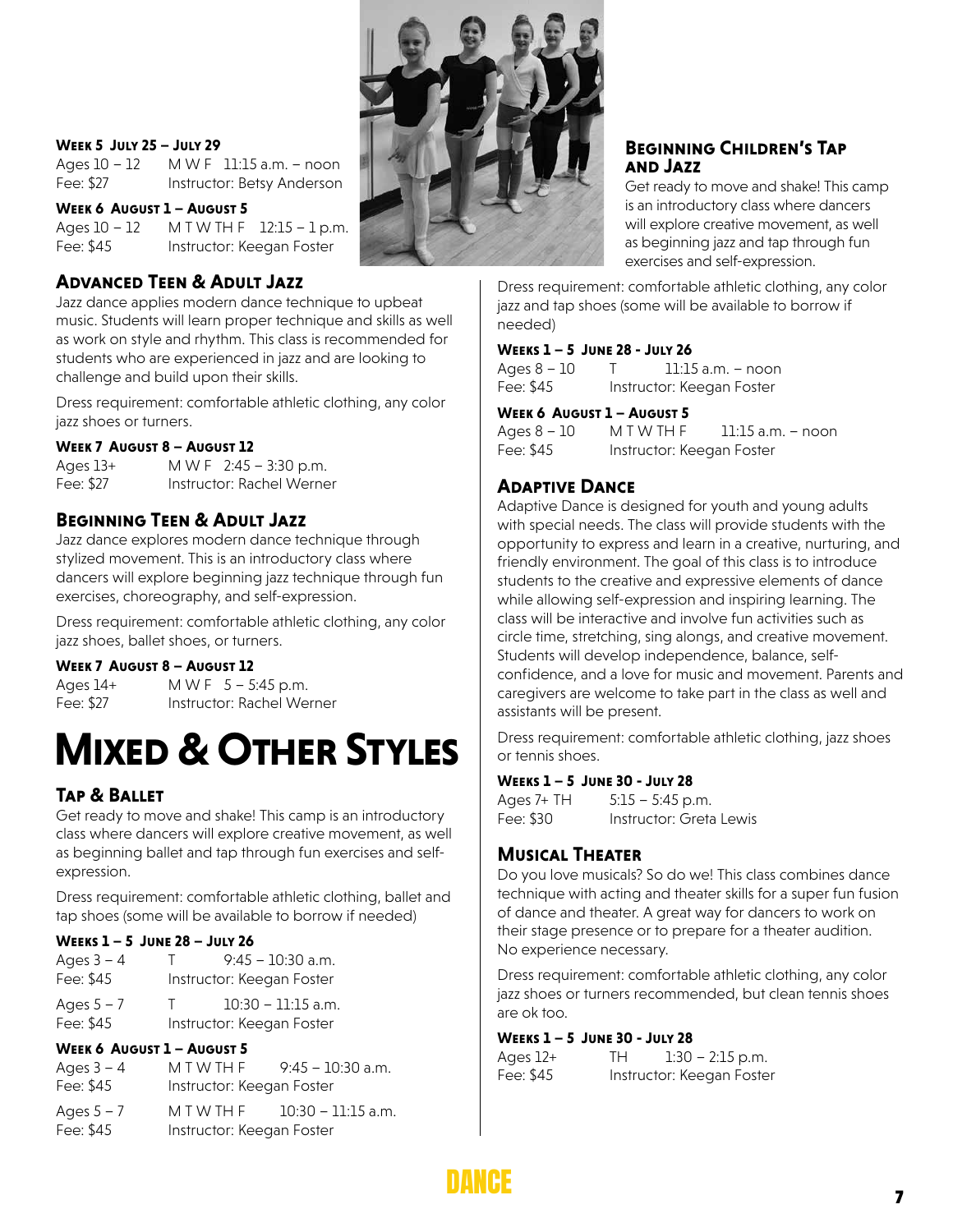#### **Yoga**

Connect your mind, body, and breath. During this vinyasa style yoga class you will focus on building strength and flexibility through movement. This class is open to students of all levels of experience.

Dress requirement: comfortable athletic clothing, yoga mat.

#### **Weeks 1 – 7 June 28 - August 9**

Ages  $14+$  T  $2-3$  p.m. Fee: \$84 Instructor: Leta Anderson

#### **Master Class Monday Series**

Come brighten up your Monday with some movement! This series is designed for intermediate/advanced dancers ages 15+ to come learn combos from some amazing masters. The style and guest instructor will rotate weekly. Come to one or come to them all!

#### **Weeks 1 – 7 June 27 – August 12**

Ages 15+ M 7:30 – 8:45 p.m. Fee: \$15/class Instructor: Various

# **Tap**

#### **Advanced Children's Tap**

This class will build upon intermediate tap technique to explore difficult rhythms, timing, and steps. It is recommended that dancers have already taken an intermediate tap class.

Dress requirement: comfortable athletic clothing, any color tap shoes

#### **Weeks 1 – 5 June 30 - July 28**

Ages  $11 - 13$  TH  $3 - 3:45$  p.m. Fee: \$45 Instructor: Keegan Foster

#### **Intermediate/Advanced Teen & Adult Tap**

This class will build upon intermediate tap technique to explore difficult rhythms, timing, and steps. It is recommended that dancers have already taken an intermediate tap class.

Dress requirement: comfortable athletic clothing, any color tap shoes.

#### **Weeks 1 – 5 June 30 - July 28**

Ages 14+ TH 2:15 – 3 p.m. Fee: \$45 Instructor: Keegan Foster



#### **Beginning and First Timer Adult Tap**

Have you always wanted to try tap dancing? Here is your chance! Join us for a 5-week session designed for adults of all ages who are new to tap dancing or those who have tapped and want a fun, low-key experience.

Dress requirement: comfortable athletic clothing, any color tap shoes (a limited selection will be available to borrow).

**Weeks 1 – 5 June 30 - July 28**

| Ages 16+  | TH | $6 - 6:45$ p.m.         |
|-----------|----|-------------------------|
| Fee: \$45 |    | Instructor: Greta Lewis |

#### **Beginning/Intermediate Children's Tap**

This class will include foundational tap technique and some intermediate level steps. No experience required, but this class will move at a quicker pace and explore a few more complex rhythms than a beginner-only class.

Dress requirement: comfortable athletic clothing, any color tap shoes.

#### **Weeks 5 & 6 July 25 – August 3**

Ages 8 – 11 M W F & M W 3:45 – 4:30 p.m. Fee \$45 Instructor: Rachel Werner

#### **Intermediate Children's Tap**

This class will build upon foundational tap technique to explore more complex rhythms, timing, and skills.

Dress requirement: comfortable athletic clothing, any color tap shoes.

#### **Week 6 August 1 – August 5**

Ages  $10 - 12$  M T W TH F  $1 - 1:45$  p.m. Fee: \$45 Instructor: Keegan Foster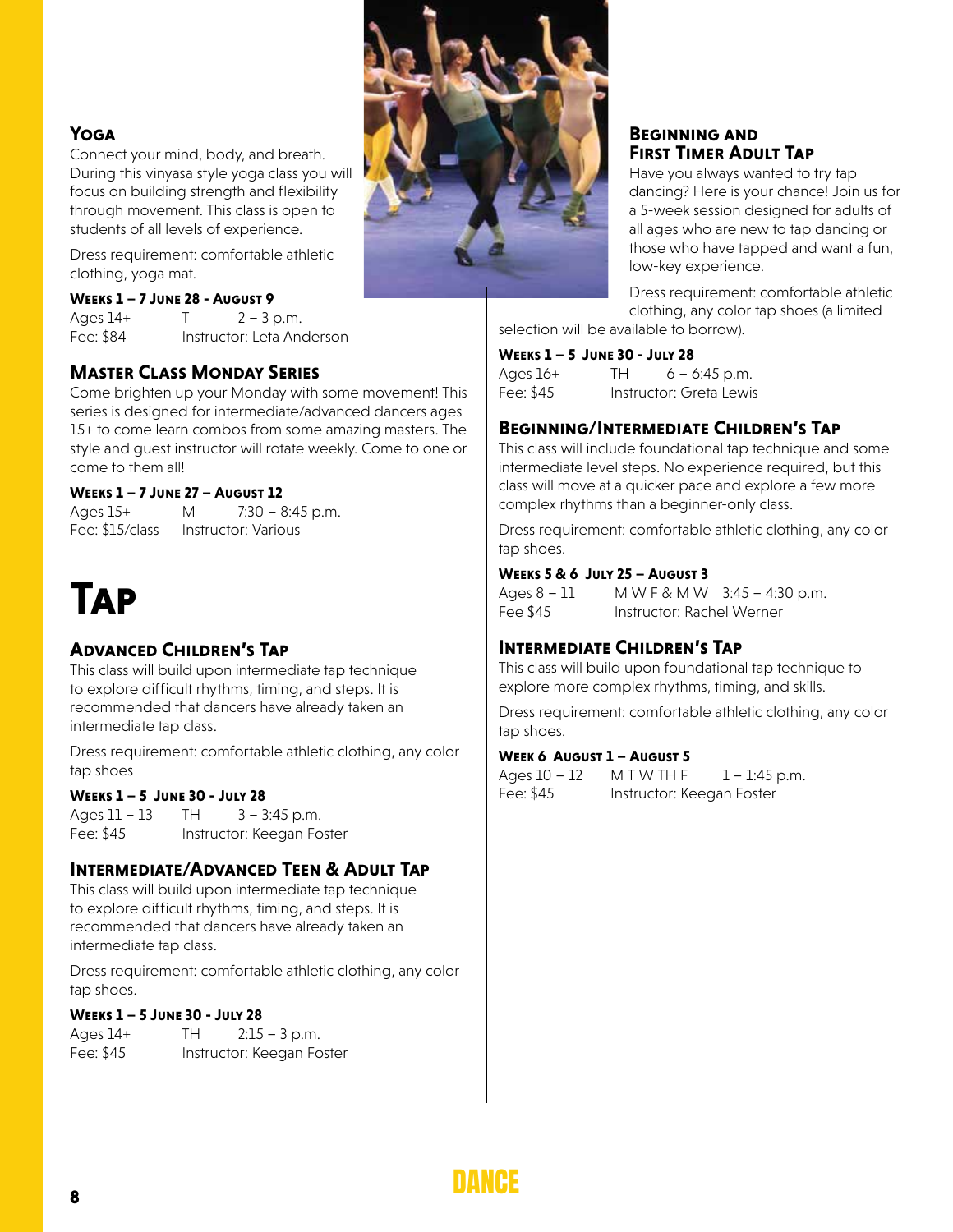



#### WEEK 1 JUNE 25 - JULY 1

| <b>CLASS</b>                      | <b>AGE</b> | FEE   |                |                | W              | тн             |                |
|-----------------------------------|------------|-------|----------------|----------------|----------------|----------------|----------------|
| Imaginact: Animals                |            | \$100 | 10 a.m. - noon | 10 a.m. - noon | 10 a.m. - noon | 10 a.m. - noon | 10 a.m. - noon |
| Adventures in Acting: Super Spies | 7.0        | \$125 | 1-3:30 p.m.    | $1-3:30$ p.m.  | $1-3:30$ p.m.  | $1-3:30$ p.m.  |                |
| Acting: 101                       | $9 - 11$   | \$150 | 1-4 p.m.       | 1-4 p.m.       | 1-4 p.m.       | 1-4 p.m.       | $1-4$ p.m.     |

#### WEEK 2 July 5 - 8

| <b>CLASS</b>                          | <b>AGE</b> | FEE  |                |  |               | <b>TH</b>      |               |
|---------------------------------------|------------|------|----------------|--|---------------|----------------|---------------|
| Imaginact: Music                      | $4 - 7$    | \$60 | July 4 Holiday |  | 10 a.m.- noon | $10a.m.-$ noon | 10 a.m.- noon |
| Improv 101                            | $9 - 11$   | \$90 |                |  | $1 - 4$ p.m.  | $1 - 4$ p.m.   | $1-4 p.m.$    |
| Art of Slapstick & Physical Comedy    | 10+        | \$90 |                |  | 9 a.m. - noon | 9 a.m. - noon  | 9 a.m. - noon |
| Adventures in Acting: Trickster Tales | 7-9        | \$75 |                |  | $1-3:30$ p.m. | $1-3:30$ p.m.  | $1-3:30$ p.m. |

| <b>WEEK 3 JULY 11 - 15</b> |  |  |
|----------------------------|--|--|
|                            |  |  |

| <b>CLASS</b>                     | <b>AGE</b> | . .   | m           |             |             | тн          |             |
|----------------------------------|------------|-------|-------------|-------------|-------------|-------------|-------------|
| <b>Broadway Baby</b>             | 10-16      | \$320 | 9 a.m.-noon | 9 a.m.-noon | 9 a.m.-noon | 9 a.m.-noon | 9 a.m.-noon |
| Robin Hood: Naught in Nottingham | 10-16      | \$290 | 1-4 p.m.    |             | 1-4 p.m.    |             | $1-4 p.m.$  |

#### WEEK 4 July 18 - 22

| <b>CLASS</b>                              | <b>AGE</b> | FEE.  | м             |                | w               | тн                |               |
|-------------------------------------------|------------|-------|---------------|----------------|-----------------|-------------------|---------------|
| Caldecott I                               | $4 - 7$    | \$100 | 10 a.m.- noon | 10 a.m.- noon  | $10 a.m.-$ noon | $10$ a.m.- $noon$ | 10 a.m.- noon |
| Adventures in Acting: Creating Characters | 7-9        | \$100 | $1-3:30$ p.m. | $1-3:30$ p.m.  | $1-3:30$ p.m.   | $1-3:30$ p.m.     |               |
| Broadway Baby                             | 10-16      | \$150 | 9 a.m. - noon | $9a.m. - noon$ | $9a.m. - noon$  | $9a.m.-$ noon     | 9 a.m. - noon |
| Robin Hood: Naught in Nottingham          | 10-16      | \$290 | 1-4 p.m.      |                | $1-4 p.m.$      |                   | $1-4$ p.m.    |

#### Imaginact: Dr. Suess Adventures in Acting: Expeditions Scenes on Stage Robin Hood: Naught in Nottingham Theater & Social Justice CLASS AGE FEE M T W TH T WEEK 5 July 25 - 29 4-7 7-9 9-11 12-16 12-16 \$100 \$125 \$150 \$290 \$120 10 a.m.- noon 1-3:30 p.m. 9 a.m.-noon 1-4 p.m. 9 a.m.-noon 10 a.m.- noon 1-3:30 p.m. 9 a.m.-noon 9 a.m.-noon 10 a.m.- noon 1-3:30 p.m. 9 a.m.-noon 1-4 p.m. 9 a.m.-noon 10 a.m.- noon 1-3:30 p.m. 9 a.m.-noon 9 a.m.-noon 10 a.m.- noon 1-3:30 p.m. 9 a.m.-noon 1-4 p.m.

#### WEEK 6 AUGUST 1 - 5

| <b>CLASS</b>                       | <b>AGE</b> | <b>FEE</b> | M                |              | W                | <b>TH</b>    |                  |
|------------------------------------|------------|------------|------------------|--------------|------------------|--------------|------------------|
| Imaginact: Explorers               | $4 - 7$    | \$60       | $1:30-3:30$ p.m. |              | $1:30-3:30$ p.m. |              | $1:30-3:30$ p.m. |
| <b>Adventures in Acting: Magic</b> | 7-9        | \$125      | 9-11:30 a.m.     | 9-11:30 a.m. | 9-11:30 a.m.     | 9-11:30 a.m. | 9-11:30 a.m.     |
| Mystery on Stage                   | $9 - 11$   | \$150      | 9 a.m.-noon      | 9 a.m.-noon  | 9 a.m.-noon      | 9 a.m.-noon  | 9 a.m.-noon      |
| <b>Essentials of Stage Combat</b>  | 12-16      | \$90       | $1-4$ p.m.       |              | $1 - 4$ p.m.     |              | $1-4 p.m.$       |
| Directing                          | $14+$      | \$120      |                  | $1-4$ p.m.   |                  | $1-4$ p.m.   |                  |

#### WEEK 7 August 8 - 12

| <b>CLASS</b>               | <b>AGE</b> | FEE   | м             |               | w               | TН             |                   |
|----------------------------|------------|-------|---------------|---------------|-----------------|----------------|-------------------|
| <b>Caldecott II</b>        | $4 - 7$    | \$100 | 10 a.m.- noon | 10 a.m.- noon | $10 a.m.-$ noon | $10a.m.-$ noon | 10 a.m.- noon     |
| Fractured Fairytales !     | 7-9        | \$125 | 9-11:30 a.m.  | 9-11:30 a.m.  | 9-11:30 a.m.    | 9-11:30 a.m.   | 9 a.m.-11:30 a.m. |
| <b>Characters on Stage</b> | $9 - 11$   | \$150 | 1-4 p.m.      | 1-4 p.m.      | 1-4 p.m.        | 1-4 p.m.       | 1-4 p.m.          |
| Directing                  | $14+$      | \$120 |               | 1-4 p.m.      |                 | 1-4 p.m.       |                   |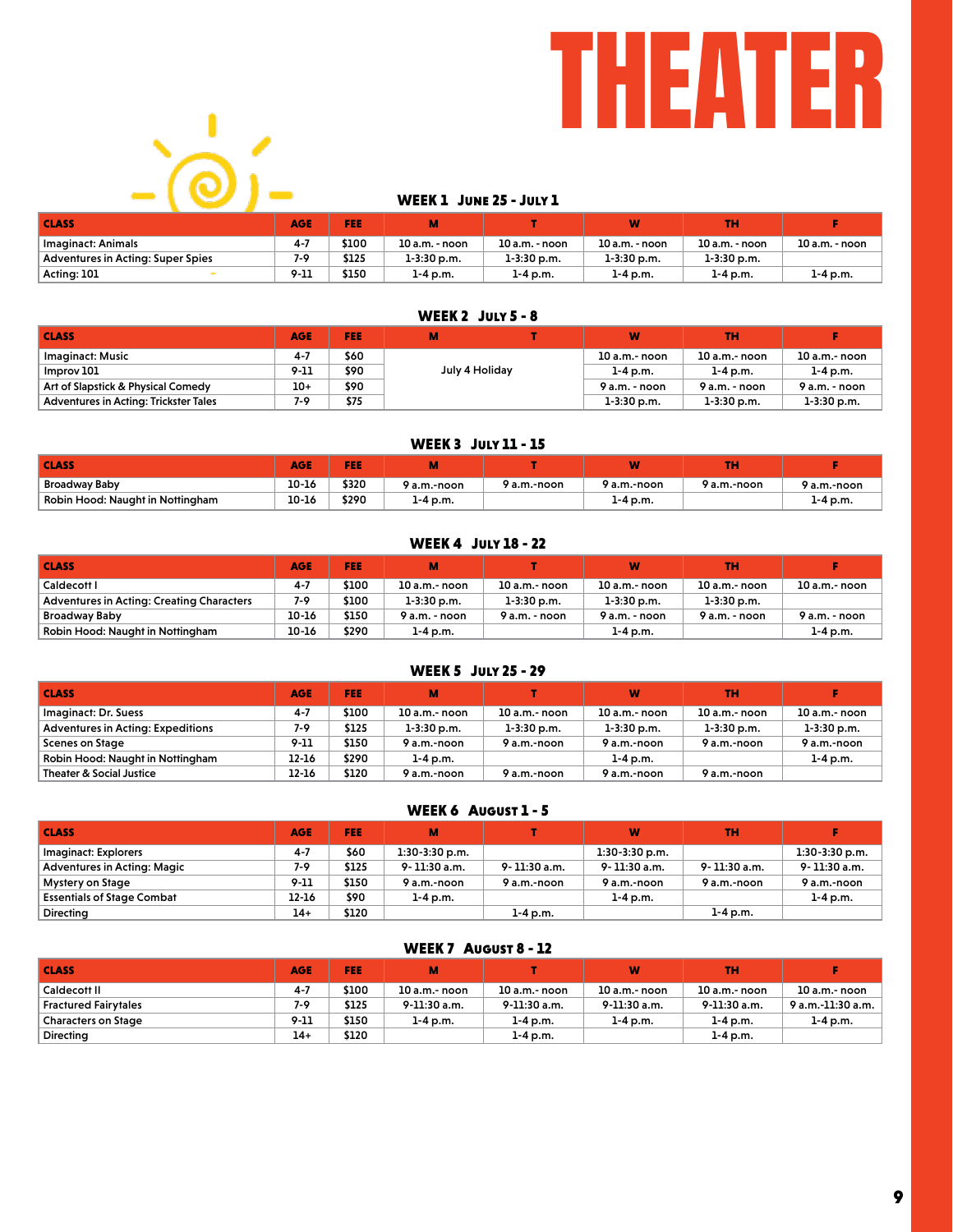#### **Imaginact: Animals**

Experiment with creating characters on stage through animals—real and imaginary.

#### **Week 1 June 27 – July 1**

Ages  $4 - 7$  M T W TH  $F$  10 a.m. – noon Fee: \$100 Instructor: Janine Provencher

#### **Adventures in Acting: Super Spies**

I SPY: cool gadgets and exciting adventures! Invent a spy tool and use it to create and perform an original play about a super-secret mission.

#### **Week 1 June 27 – July 1**

Ages  $7 - 9$  M T W T H F  $1 - 3:30$  p.m. Fee: \$125 Instructor: Janine Provencher

#### **Acting: 101**

Introduction to acting on stage, no experience required.

#### **Week 1 June 27 – July 1**

Ages  $9 - 11$  M T W TH F  $1 - 4$  p.m. Fee: \$150 Instructor: Jen Duden

#### **Imaginact: Music**

Experiment with creating characters through music and movement.

#### **Week 2 July 6 – July 8**

Ages  $4 - 7$  W TH F  $10$  a.m. – noon Fee: \$60 Instructor: Casey Marie Holmes

#### **Improv 101**

Learn and refine techniques for improvisation on stage. All experience levels welcome.

#### **Week 2 July 6 – July 8**

Ages 9 – 11 W TH F 1 – 4 p.m. Fee: \$90 Instructor: Jen Duden

#### **Art of Slapstick & Physical Comedy**

A three-day odyssey of humor through exaggerated movement, reaction, and silly characters. A rollicking good time!

#### **Week 2 July 6 – July 8**

Ages 10+ W TH F 9 a.m. – noon Fee: \$90 Instructor: Tracie Hogdgon



#### **Adventures In Acting: Trickster Tales**

Clever mischief abounds as actors explore the adventures of traditional trickster characters & create their own original story for the stage.

#### **Week 2 July 6 – July 8**

Ages  $7 - 9$  M Th  $F = 1 - 3:30$  p.m. Fee: \$75 Director: Casey Marie Holmes

#### **Robin Hood: Naught in Nottingham**

Rehearse and perform our summer production of Robin Hood: Naught in Nottingham. With a quiver-full of gags, slapstick humor, and hilarious anachronisms, this is a Robin Hood like you've never seen him — or rather HER — before! Final Performance: Friday, July 29 5 - 7 p.m.

#### **Weeks 3 – 5 July 11 – July 29**

Ages  $10 - 16$  M W F  $1 - 4$  p.m. Fee: \$290 Director: Tami Provencher

#### **Broadway Baby**

Sing and dance your favorites. Hamilton, Rent, Annie, Hairspray, 13 the Musical, Seussical…let's explore them all in a revue of Broadway musical numbers! No experience required. Final performance Friday July 22, 1 – 3 p.m.

#### **Weeks 3 & 4 July 11 – July 22**

Ages  $10 - 16$  M T W TH F 9 a.m. - noon Fee: \$320 Vocal Music Director: Ezelda Hasapopoulos

#### **Caldecott I**

Each day will include acting and art experiences surrounding the story and characters in a Caldecott (or Caldecott Honor) Award-winning picture book.

#### **Week 4 July 18 – July 22**

Ages  $4 - 7$  M T W TH F  $10$  a.m. - noon Fee: \$100 Instructor: Janine Provencher

#### **Adventures in Acting: Creating Characters**

Create hilarious characters while learning basic acting skills and techniques.

#### **Week 4 July 18 – July 21**

| Ages 7 – 9 | M T W TH                | $1 - 3:30$ p.m. |
|------------|-------------------------|-----------------|
| Fee: \$100 | Instructor: Mary Rother |                 |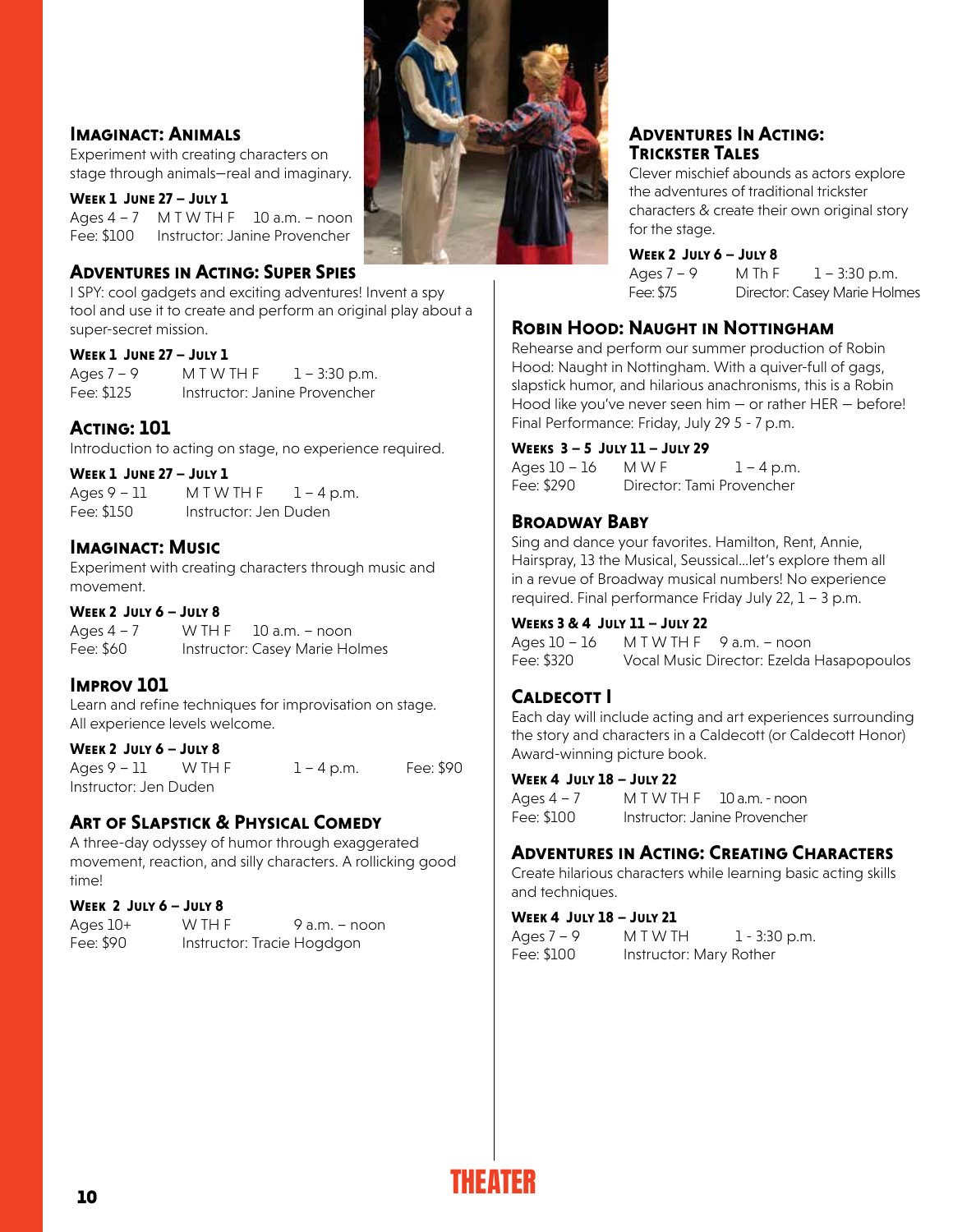#### **Imaginact: Dr. Seuss**

Experiment with stage presence and basic acting skills through the silly, light-hearted stories of Dr. Seuss.

#### **Week 5 July 25 – July 29**

Ages  $4 - 7$  M T W T H F 10 a.m.  $-$  noon Fee: \$100 Instructor: Janine Provencher

#### **Scenes on Stage**

Students collaborate to create and perform original scenes in a variety of theatrical genres.

#### **Week 5 July 25 – July 29**

 $A$ ges  $9 - 11$  M T W T H F  $9$  a.m. – noon Fee: \$150 Instructor: Evgenia Roth

#### **Adventures in Acting: Expeditions**

Flex your imagination muscles as you create an original adventure on stage travelling to the Grand Canyon, to Bikini Bottom or the Land-Of-Whatever-You-Can-Imagine

#### **Week 5 July 25 – July 29**

Ages  $7 - 9$  M T W T H F  $1 - 3:30$  p.m. Fee: \$125 Instructor: Janine Provencher

#### **Theater & Social Justice**

Explore how we can create and perform theater to start conversations and initiate change in our world – globally and locally.

#### **Week 5 July 25 – July 28**

Ages  $12 - 16$  M T W T H 9 a.m. – noon Fee: \$120 Instructor: Jen Duden

#### **Adventures in Acting: Magic**

Hocus pocus … witches … wizards … magical creatures … there's room for them all as you create and perform an original play of magical adventure.

#### **Week 6 August 1 – August 5**

Ages 7 – 9 M T W TH F 9 – 11:30 a.m. Fee: \$125 Instructor: Tracie Hogdgon

#### **Mystery on Stage**

Whodunnit? Whydunnit? Howdunnit? Create and perform an original mystery on stage.

#### **Week 6 August 1 – August 5**

Ages  $9 - 11$  M T W TH F  $9$  a.m. - noon Fee: \$150 Instructor: Janine Provencher



#### **Imaginact: Explorers**

Experiment with stage presence and basic acting skills by using curiosity to explore interesting, magical, creepy or completely imaginary places!

**Week 6 August 1 – August 5** Ages 4 – 7 M W F 1:30 – 3:30 p.m. Fee: \$60 Instructor: Janine Provencher

#### **Essentials of Stage Combat**

Learn the essentials of stage combat. No experience necessary.

**Week 6 August 1 – August 5** Ages  $12 - 16$  M W F  $1 - 4$  p.m. Fee: \$90 Instructor: Jenn Allton

#### **Directing**

Ever thought about directing a show? Explore how to develop a vision and collaborate with designers and actors to create theatre on stage.

#### **Weeks 6 & 7 August 2 - August 11**

Ages  $14+$  T TH  $1-4$  p.m. Fee: \$120 Instructor: Tracie Hogdgon

#### **Caldecott II**

Each day will include acting and art experiences surrounding the story and characters in a Caldecott (or Caldecott Honor) Award-winning picture book.

#### **Week 7 August 8 – August 12**

Ages  $4 - 7$  M T W T H F 10 a.m. – noon Fee: \$100 Instructor: Evgenia Roth

#### **Fractured Fairytales**

Learn acting skills and techniques as you bring crazy versions of well-known fairy tales to life on stage.

#### **Week 7 August 8 – August 12**

Ages 7 – 9 M T W T H F 9 – 11:30 a.m. Fee: \$125 Instructor: TBD

#### **Characters on Stage**

Students will learn and expand acting techniques in characterization, structure, and stage presence as they create and perform an original play populated with outrageous characters.

#### **Week 7 August 8 – August 12**

Fee: \$150 Instructor: TBD

Ages  $9 - 11$  M T W TH F  $1 - 4$  p.m.

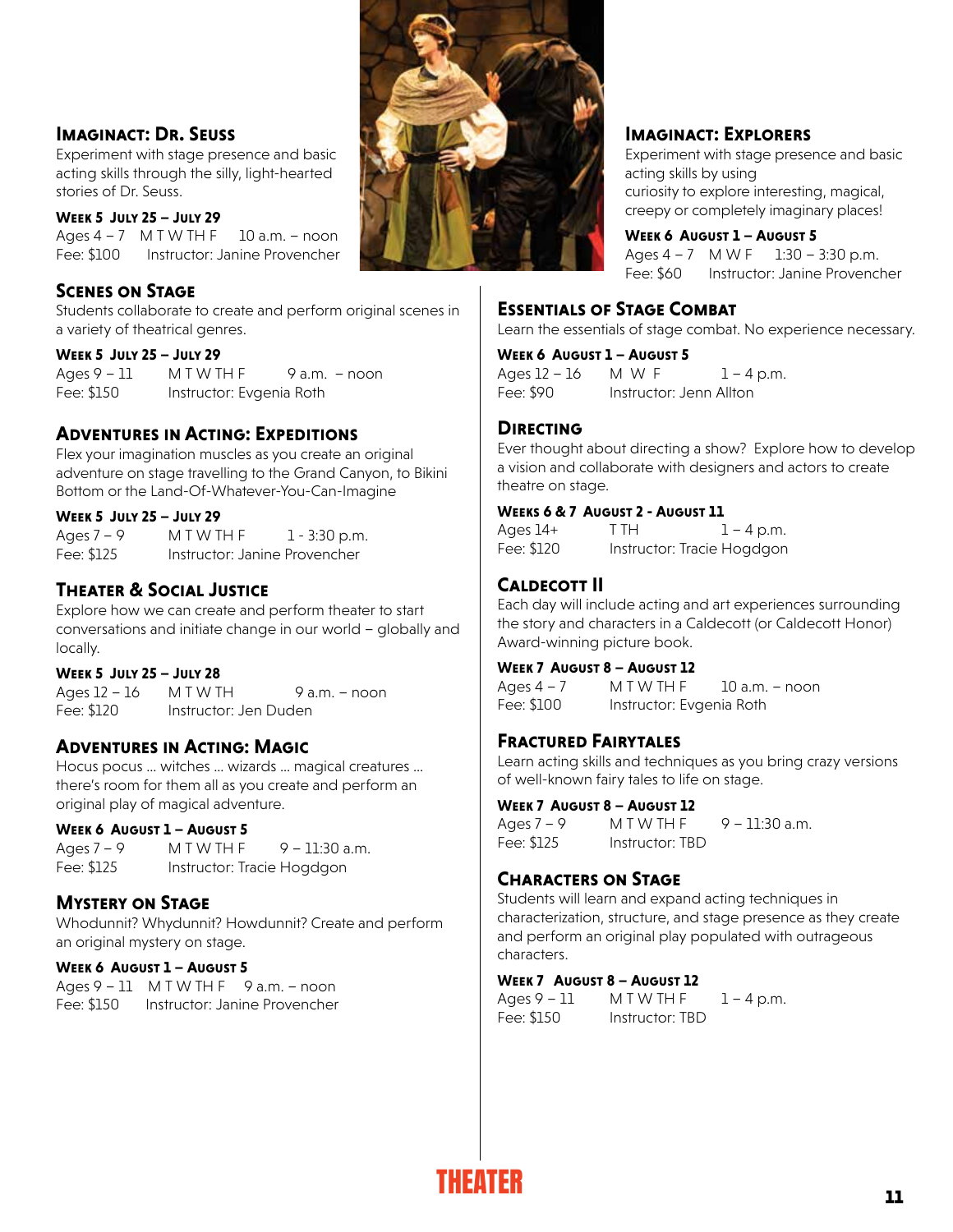# VISUAL ARTS

#### WEEK 1 June 25 - July 1

| <b>CLASS</b>                    | <b>AGE</b> | FEE.  | M              |                                             | W              | <b>TH</b>                                   |                |
|---------------------------------|------------|-------|----------------|---------------------------------------------|----------------|---------------------------------------------|----------------|
| <b>Art Explosion</b>            | $5 - 11$   | \$119 |                | 10 a.m. - 12:15 p.m.   10 a.m. - 12:15 p.m. |                | 10 a.m. - 12:15 p.m.   10 a.m. - 12:15 p.m. |                |
| Art Madness (STEAM)             | $5 - 11$   | \$119 | $12:45-3 p.m.$ | 12:45-3 p.m.                                | 12:45-3 p.m.   | 12:45-3 p.m.                                |                |
| Adventure in Drawing & Painting | 7-11       | \$119 | 9 a.m. - noon  | 9 a.m. - noon                               | 9 a.m. - noon  | 9 a.m. - noon                               |                |
| Pottery on the Wheel            | 7-12       | \$89  | 12:30-2 p.m.   | $12:30-2 p.m.$                              | 12:30-2 p.m.   |                                             | $12:30-2 p.m.$ |
| <b>Critter Crafting</b>         | $8 - 12$   | \$89  | $1-4$ p.m.     | $1-4$ p.m.                                  | $1-4 p.m.$     |                                             |                |
| Make a Monster                  | $8 - 12$   | \$32  |                |                                             |                | $1-4 p.m.$                                  |                |
| Teen Pottery on the Wheel       | $13+$      | \$99  | 10 a.m. - noon | 10 a.m. - noon                              | 10 a.m. - noon |                                             | 10 a.m. - noon |

#### WEEK 2 JULY 6 - 8

| <b>CLASS</b>              | <b>AGE</b> | FEE. | м              |  | W               | <b>TH</b>       |                 |
|---------------------------|------------|------|----------------|--|-----------------|-----------------|-----------------|
| <b>Tiny Drops</b>         | $3 - 6$    | \$66 |                |  | $10 a.m.-$ noon | $10a.m.$ - noon | $10 a.m.-$ noon |
| <b>Pirates in Puddles</b> | $4 - 7$    | \$64 |                |  | $1-3$ p.m.      | $1-3$ p.m.      | $1-3 p.m.$      |
| <b>Costal Craze</b>       | $6 - 9$    | \$99 | July 4 Holiday |  | $1-4$ p.m.      | $1-4$ p.m.      | $1-4 p.m.$      |
| <b>Weaving Stories</b>    | $7 - 11$   | \$99 |                |  | $9a.m.-$ noon   | $9a.m.-$ noon   | 9 a.m. - noon   |
| On the Move 2-D           | 7-11       | \$99 |                |  | $9a.m.-$ noon   | $9a.m.-$ noon   | 9 a.m. - noon   |
| On the Move 3-D           | $10+$      | \$99 |                |  |                 | $1-4 p.m.$      | $1-4 p.m.$      |

#### WEEK 3 July 11 - 15

| <b>CLASS</b>                        | <b>AGE</b>                      | FEE.  | $\mathbf{M}$       |                    | W                  | <b>TH</b>     | F.                   |
|-------------------------------------|---------------------------------|-------|--------------------|--------------------|--------------------|---------------|----------------------|
| <b>Becoming Bugs</b>                | $5 - 8$                         | \$119 | $9a.m. - noon$     | 9 a.m. - noon      | 9 a.m. - noon      | 9 a.m. - noon |                      |
| Pottery on the Wheel                | $7-12$                          | \$89  | $9-10:30$ a.m.     | $9-10:30$ a.m.     | $9-10:30$ a.m.     |               | $9-10:30$ a.m.       |
|                                     |                                 |       | 11 a.m.-12:30 p.m. | 11 a.m.-12:30 p.m. | 11 a.m.-12:30 p.m. |               | 11 a.m. - 12:30 p.m. |
| Making Marks in Mixed Media         | 7-12                            | \$119 | $1-4 p.m.$         | 1-4 p.m.           | $1-4$ p.m.         | $1-4$ p.m.    |                      |
| Adult/Child Pottery on the Wheel    | $7-12$<br>with adult per person | \$79  |                    | $6 - 8 p.m.$       | $6 - 8 p.m.$       | $6 - 8 p.m.$  |                      |
| <b>Figure Drawing and Sculpture</b> | $8 - 13$                        | \$119 | $1-4 p.m.$         | $1-4$ p.m.         | $1-4$ p.m.         | $1-4$ p.m.    |                      |
| <b>Fun with Food</b>                | $8 - 13$                        | \$119 | $9a.m.-$ noon      | 9 a.m. - noon      | 9 a.m. - noon      | $9a.m.-$ noon |                      |
| Drawing the World Around Us         | $9 - 13$                        | \$119 | 9 a.m. - noon      | 9 a.m. - noon      | 9 a.m. - noon      | 9 a.m. - noon |                      |
| Paper Clay Day                      | $12+$                           | \$54  |                    |                    |                    |               | 10 a.m. - 3 p.m.     |
| Teen Pottery on the Wheel           | $13+$                           | \$99  | $1:30 - 3:30$ p.m. | $1:30 - 3:30$ p.m. | $1:30 - 3:30$ p.m. |               | $1:30 - 3:30$ p.m.   |

#### WEEK 4 July 18 - 22

| <b>CLASS</b>                    | <b>AGE</b> | FEE.                            | M                                              |                                                | W                                              | <b>TH</b>      |                                                |
|---------------------------------|------------|---------------------------------|------------------------------------------------|------------------------------------------------|------------------------------------------------|----------------|------------------------------------------------|
| Pottery on the Wheel            | 7-12       | \$89                            | 9-10:30 a.m.<br>11-12:30 p.m.<br>$1:30-3 p.m.$ | 9-10:30 a.m.<br>11-12:30 p.m.<br>$1:30-3 p.m.$ | 9-10:30 a.m.<br>11-12:30 p.m.<br>$1:30-3 p.m.$ |                | 9-10:30 a.m.<br>11-12:30 p.m.<br>$1:30-3 p.m.$ |
| <b>River Deluxe Exploration</b> | $8 - 14$   | $$199$ includes<br>kavak rental |                                                | $11 a.m. - 3 p.m.$                             | $11a.m.-3 p.m.$                                | 11 a.m.-3 p.m. |                                                |
| <b>Game Play</b>                | $10+$      | \$99                            | 9 a.m. - noon                                  | 9 a.m. - noon                                  | 9 a.m. - noon                                  |                |                                                |
| LARP (Live Action Role Play)    | $10+$      | \$66                            |                                                |                                                |                                                | 9 a.m. - noon  | 9 a.m. - noon                                  |
| <b>Game Play for Teens</b>      | $12+$      | \$102                           | $1 - 4 p.m.$                                   | $1 - 4$ p.m.                                   | $1 - 4$ p.m.                                   |                |                                                |

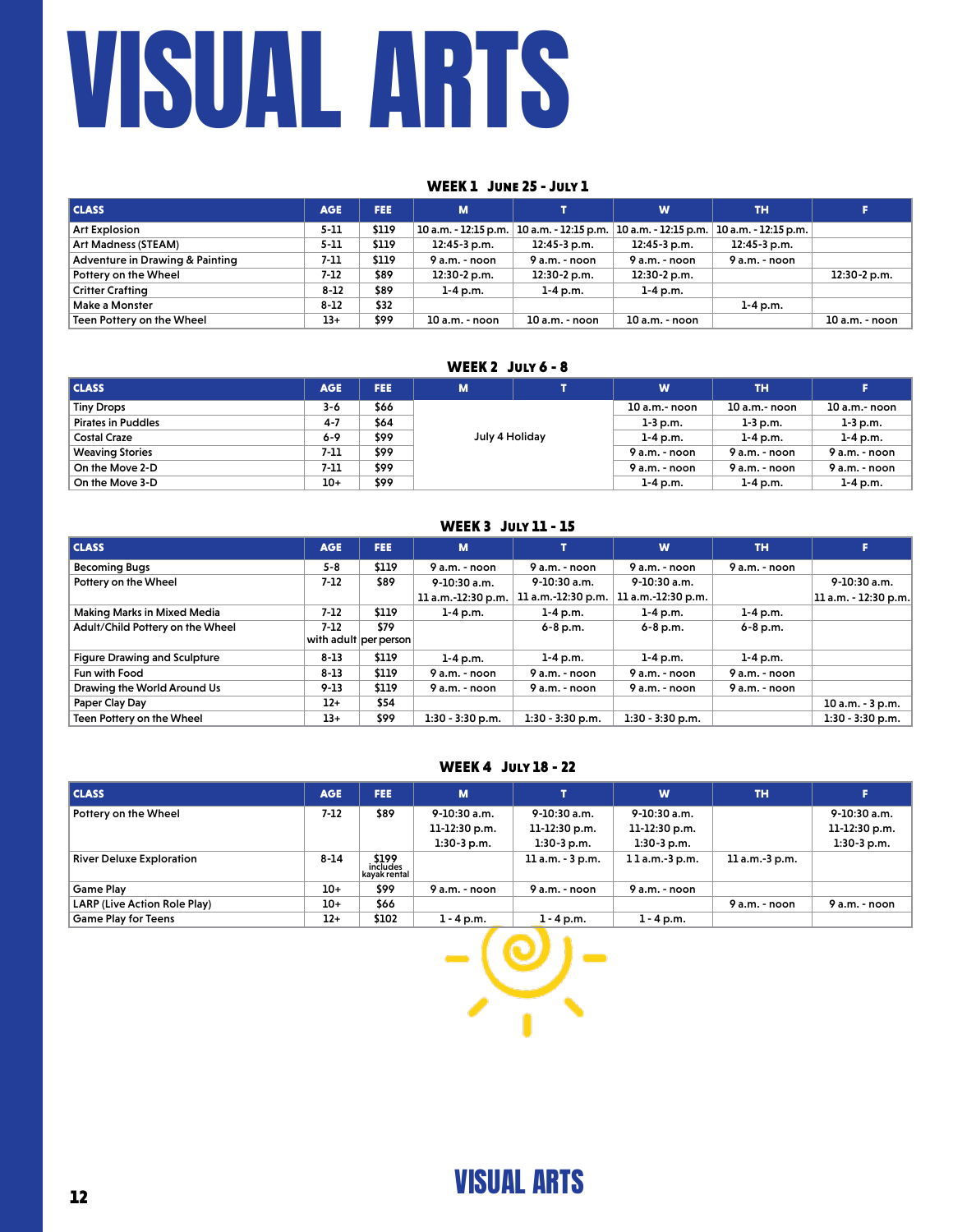#### WEEK 5 July 25 - 29

| <b>CLASS</b>                             | <b>AGE</b> | FEE.                          | м                  |                                             | W                    | <b>TH</b>            |                    |
|------------------------------------------|------------|-------------------------------|--------------------|---------------------------------------------|----------------------|----------------------|--------------------|
| <b>Little Doodlers</b>                   | $3 - 6$    | \$52                          | $9-9:45$ a.m.      | $9-9:45$ a.m.                               | $9-9:45$ a.m.        | $9-9:45$ a.m.        |                    |
| <b>Summer Sculpt</b>                     | $5 - 11$   | \$119                         |                    | 10 a.m. - 12:15 p.m.   10 a.m. - 12:15 p.m. | 10 a.m. - 12:15 p.m. | 10 a.m. - 12:15 p.m. |                    |
| <b>St. Croix Scientartists</b>           | $6 - 9$    | \$119                         | 10 a.m.-noon       | $10$ a.m.-noon                              | $10a.m.-non$         | $10a.m.$ -noon       | 10 a.m.-noon       |
| <b>Dynamic Drawing Camp</b>              | $6 - 11$   | \$119                         | $12:45-3 p.m.$     | $12:45-3 p.m.$                              | 12:45-3 p.m.         | 12:45-3 p.m.         |                    |
| Nature Monoprint                         | $6 - 11$   | \$50                          |                    |                                             |                      |                      | $1-4$ p.m.         |
| Pottery on the Wheel                     | $7-12$     | \$89                          | 11 a.m.-12:30 p.m. | 11 a.m.-12:30 p.m.                          | 11 a.m.-12:30 p.m.   |                      | 11 a.m.-12:30 p.m. |
|                                          |            |                               | $1:30-3 p.m.$      | $1:30-3 p.m.$                               | $1:30-3 p.m.$        |                      | $1:30-3 p.m.$      |
| Adult/Child Pottery on the Wheel         | $7-12$     | \$79<br>with adult per person |                    | $6 - 8 p.m.$                                | $6 - 8 p.m.$         | $6 - 8 p.m.$         |                    |
| Mural Adventure: St. Croix Art Activists | 10-14      | \$129                         | $1-4$ p.m.         | $1-4 p.m.$                                  | $1-4 p.m.$           | $1-4 p.m.$           | $1-4$ p.m.         |
| <b>Urban Printmaking</b>                 | $10 - 15$  | \$50                          |                    |                                             |                      |                      | 9 a.m.- noon       |

#### WEEK 6 August 1 - 5

| <b>CLASS</b>                     | <b>AGE</b> | FEE.  | M                  |                    | W                  | <b>TH</b>          |                    |
|----------------------------------|------------|-------|--------------------|--------------------|--------------------|--------------------|--------------------|
| <b>Colorful Kids</b>             | $5 - 11$   | \$119 | 10 a.m.-12:15 p.m. | 10 a.m.-12:15 p.m. | 10 a.m.-12:15 p.m. | 10 a.m.-12:15 p.m. |                    |
| <b>Fabulous Fashionistas</b>     | $5 - 11$   | \$119 | $12:45 - 3 p.m.$   | $12:45 - 3 p.m.$   | $12:45 - 3 p.m.$   | $12:45 - 3 p.m.$   |                    |
| Ultimate Shark and Sea Creatures | $5 - 11$   | \$49  |                    |                    |                    |                    | 9:30 a.m.-noon     |
| <b>Catch Your Dreams</b>         | $5 - 11$   | \$32  |                    |                    |                    |                    | $1-4 p.m.$         |
| Pottery on the Wheel             | 7-12       | \$89  | $9-10:30$ a.m.     | $9-10:30$ a.m.     | $9-10:30$ a.m.     |                    | $9-10:30$ a.m.     |
|                                  |            |       | 11 a.m.-12:30 p.m. | 11 a.m.-12:30 p.m. | 11 a.m.-12:30 p.m. |                    | 11 a.m.-12:30 p.m. |
| Spray Paint Muraling             | $12+$      | \$132 | 9 a.m.-noon        |                    | 9 a.m.-noon        |                    |                    |
| Teen Studio: Drawing & Painting  | $12+$      | \$125 | $1-4$ p.m.         | $1-4$ p.m.         | $1-4$ p.m.         | $1-4$ p.m.         |                    |

#### WEEK 7 AUGUST 8 - 12

| <b>CLASS</b>                    | <b>AGE</b> | FEE.  | M               |                 | W               | TH          |                 |
|---------------------------------|------------|-------|-----------------|-----------------|-----------------|-------------|-----------------|
| Fun with Clay                   | $4 - 7$    | \$59  | $9-10$ a.m.     | $9-10$ a.m.     | $9-10$ a.m.     |             |                 |
| <b>Beading Basics</b>           | $6 - 11$   | \$129 | 9 a.m.-noon     | 9 a.m.-noon     | 9 a.m.-noon     | 9 a.m.-noon | 9 a.m.-noon     |
| Pottery on the Wheel            | 7-12       | \$89  | 10:30 a.m.-noon | 10:30 a.m.-noon | 10:30 a.m.-noon |             | 10:30 a.m.-noon |
| <b>Painting Through History</b> | 7-12       | \$119 | $1 - 4 p.m.$    | $1-4$ p.m.      | $1-4$ p.m.      | $1-4$ p.m.  |                 |
| Somali Weaving                  | 7+         | \$24  |                 |                 |                 |             | $1-3$ p.m.      |
| Printing with a Purpose         | $11+$      | \$132 | 9 a.m.-noon     | 9 a.m.-noon     | 9 a.m.-noon     | 9 a.m.-noon | 9 a.m.-noon     |
| <b>Advance Jewelry</b>          | $11+$      | \$144 | $1-4 p.m.$      | $1-4$ p.m.      | $1-4$ p.m.      | $1-4$ p.m.  | $1-4 p.m.$      |

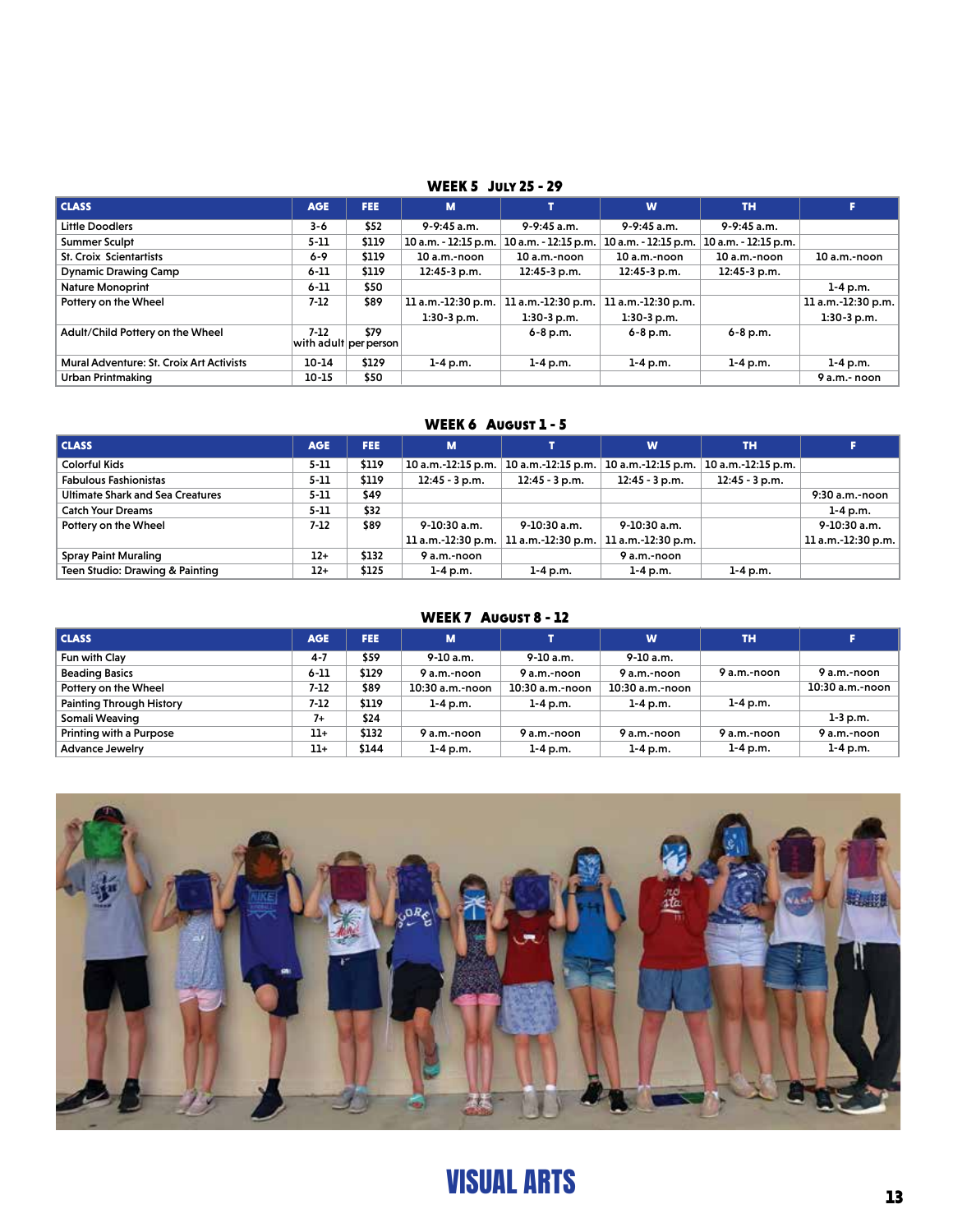

#### **Art Explosion**

Detonate your imagination this summer. This camp is exploding with fun and creative art projects. Sculpt cute chameleons and sassy sea turtles, create colorful fireworks in a night sky, make a papier mache mouse, paint a colorful canvas and more. Bring a beverage and a nut free snack.

#### **Week 1 June 27 - June 30**

Ages 5 – 11 M T W T H 10 a.m. – 12:15 p.m. Fee: \$119 Instructor: Abrakadoodle

#### **Art Madness (STEAM)**

Art is everywhere! So many wacky and wonderful things can be created when you set your imagination free. You can find art while digging in the dirt, looking up at the sky watching storms, and while relaxing at the beach! Everything we make is fun: sunset silhouettes, Aboriginal dot art, beach drawings, sculptures, and 3D art. Join us and explore a variety of art techniques while we make connections with Science, Technology, Engineering, and Math concepts. Bring a beverage and a nut free snack.

#### **Week 1 June 27 - June 30**

Ages 5 – 11 M T W T H 12:45 – 3 p.m. Fee: \$119 Instructor: Abrakadoodle

#### **Adventures in Drawing & Painting**

This class will guide students through a series of fun but focused drawing and painting experiences that introduce important concepts and skills and allow the opportunity for creative expression. Activities will be varied, age appropriate, and involve a variety of media. They will build upon one another to ensure lots of learning while creating several fun, personalized art pieces.

#### **Week 1 June 27 - June 30**

Ages  $7 - 11$  M T W T H  $9$  a.m. – noon Fee: \$119 Instructor: Amy Noonan

#### **Pottery on the Wheel**

Learn basic techniques of throwing pottery on the wheel. Create cups and bowls and finish them in a variety of fun ways. Pick up your work the following week and bring home pottery you can use, fired with food-safe glazes. Must wear tennis shoes or other closed-toed shoes – NO sandals or flip-flops.

#### **Week 1 June 27 – July 1**

Ages 7 – 12 M T W F 12:30 – 2 p.m. Fee: \$89 Instructor: Ceramics Studio Instructor

#### **Critter Crafting**

Reptiles, amphibians, and birds, oh my! Meet several live animals from the St. Croix River Valley and use them as inspiration for your art. Create multimedia animal craft projects using paint, beads, paper, string, stones, recycled materials, and much more.

#### **Week 1 June 27 - June 29**

Ages  $8 - 12$  M T W  $1 - 4$  p.m. Fee: \$89 Instructor: Jessie Eckroad (Carpenter Nature Center)

#### **Make a Monster**

Use your imagination to design and create a one-of-akind silly, scary, or funny monster using various stitching techniques and assorted colors of felt.

#### **Week 1 June 30**

Ages  $8 - 12$  TH  $1 - 4$  p.m. Fee: \$32 Instructor: Audrey Johnson

#### **Teen Pottery on the Wheel**

This class will cover basic bowls and more advanced vase and lidded forms for students of all skill levels. Pick up your work the following week and bring home pottery you can use, fired with food-safe glazes. Must wear tennis shoes or other closed-toed shoes – NO sandals or flip-flops.

#### **Week 1 June 27 – July 1**

Ages  $13+$  M T W F  $10$  a.m. – noon Fee: \$99 Instructor: Ceramics Studio Instructor

#### **Tiny Drops**

Water water everywhere! Learn what is in it, on it and under it! Get a little sandy, a little wet and have a lot of fun.

#### **Week 2 July 6 – July 8**

| Ages $3 - 6$ | W TH F | $10$ a.m. – noon                           |
|--------------|--------|--------------------------------------------|
| Fee: \$66    |        | Instructor: Liz Malanaphy (Just Add Water) |

#### **Pirates in Puddles**

Shiver me timbers and aargh, mateys! Become a pirate during this class and discover the treasures of the St. Croix River. Make your own treasure map, search for buried treasure, and maybe even walk the plank!

#### **Week 2 July 6 – July 8**

| Ages 4 – 7 | W TH F | $1 - 3$ p.m.                               |
|------------|--------|--------------------------------------------|
| Fee: \$64  |        | Instructor: Liz Malanaphy (Just Add Water) |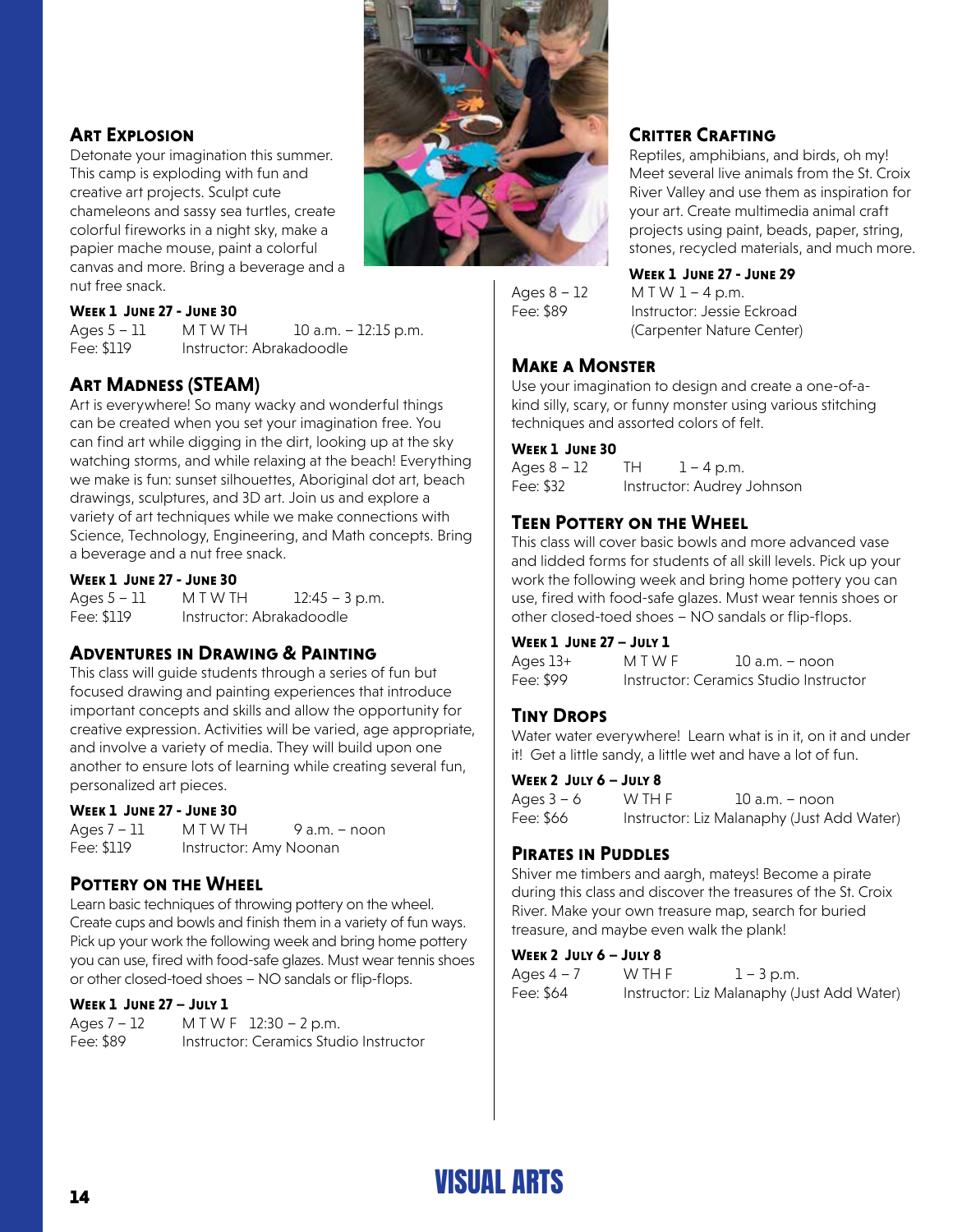#### **Coastal Craze**

Make a splash by creating your own treasure maps, treasure boxes, multi-media ocean animals, and be inspired to create other fun projects – mermaids, coral reefs, seashells, and more – inspired by ocean life!

#### **Week 2 July 6 – July 8**

Ages  $6 - 9$  W TH F  $1 - 4$ p.m. Fee: \$99 Instructor: Audrey Johnson

#### **On the Move 2-D**

Be inspired by the motion all around you and learn how to capture that in drawing, painting, and a variety of nontraditional materials. Time to get a move-on!

#### **Week 2 July 6 – July 8**

| Ages $7 - 12$ | W TH F | $9a.m. - noon$               |
|---------------|--------|------------------------------|
| Fee: \$99     |        | Instructor: MacKenzie Bishop |

#### **Weaving Stories**

This class will intertwine children's literature and fiber arts by creating a daily artwork inspired by picture books such as "Sky Tree: Seeing Science Through Art" by Candace Christiansen and Thomas Locker and "Rainbow Weaver/ Tejedora Del Arcoiris" by Linda Elovitz Marshall and illustrated by Elisa Chavarri. Students will learn the basics of weaving in a range of materials while also enjoying stunning stories by diverse authors.

#### **Week 2 July 6 – July 8**

Ages  $7 - 11$  W TH F 9 a.m. – noon Fee: \$99 Instructor: Hillary Gilles

#### **On the Move 3-D**

The world around us is in a constant state of motion, so why shouldn't our art move as well? Create a variety of kinetic 3-D pieces including catapults and model automobiles and be moved into time-based performance. Let's see where this adventure takes us together!

#### **Week 2 July 6 – July 8**

| Ages 10+  | W TH F                     | $1 - 4$ p.m. |
|-----------|----------------------------|--------------|
| Fee: \$99 | Instructor: Hillary Gilles |              |



#### **Becoming Bugs**

What would it be like if YOU were the size of a bug? Would you be afraid of getting stepped on or eaten? Explore the insects living in our local environment and create an original play about the adventures and dangers these bugs face!

#### **Week 3 July 11 – July 14**

Ages  $5 - 8$  M T W T H 9 a.m. – noon

Fee: \$119 Instructor: Lucy Lee & Sebastian Rivera

#### **Adult/Child Pottery on the Wheel**

Together, learn basic techniques of throwing pottery on the wheel. Create cups and bowls and finish them in a variety of fun ways. Pick up your work the following week and bring home pottery you can use, fired with food-safe glazes. Must wear tennis shoes or other closed-toed shoes – NO sandals or flip-flops.

#### **Week 3 July 11 – July 14**

Ages  $7 - 12$  w/ Adult T W TH 6 – 8 p.m. Fee: \$79/person Instructor: Ceramics Studio Instructor

#### **Making Marks in Mixed Media**

Make your mark by using a variety of media to create your own masterpiece! Students will have the opportunity to use air-dry clay, various paints, and craft supplies to work their way through the world of mixed media art

#### **Week 3 July 12 – July 14**

| Ages 5 – 8 | M T W TH                   | $1 - 4$ p.m. |
|------------|----------------------------|--------------|
| Fee: \$119 | Instructor: Audrey Johnson |              |

#### **Pottery on the Wheel**

Learn basic techniques of throwing pottery on the wheel. Create cups and bowls and finish them in a variety of fun ways. Pick up your work the following week and bring home pottery you can use, fired with food-safe glazes. Must wear tennis shoes or other closed-toed shoes – NO sandals or flipflops.

#### **Week 3 July 12 – July 14**

| Ages $7 - 12$ | MTWF | $9 - 10:30$ a.m.                       |
|---------------|------|----------------------------------------|
| Fee: \$89     |      | Instructor: Ceramics Studio Instructor |
| Ages $7 - 12$ | MTWF | 11 a.m. $-$ 12:30 p.m.                 |
| Fee: \$89     |      | Instructor: Ceramics Studio Instructor |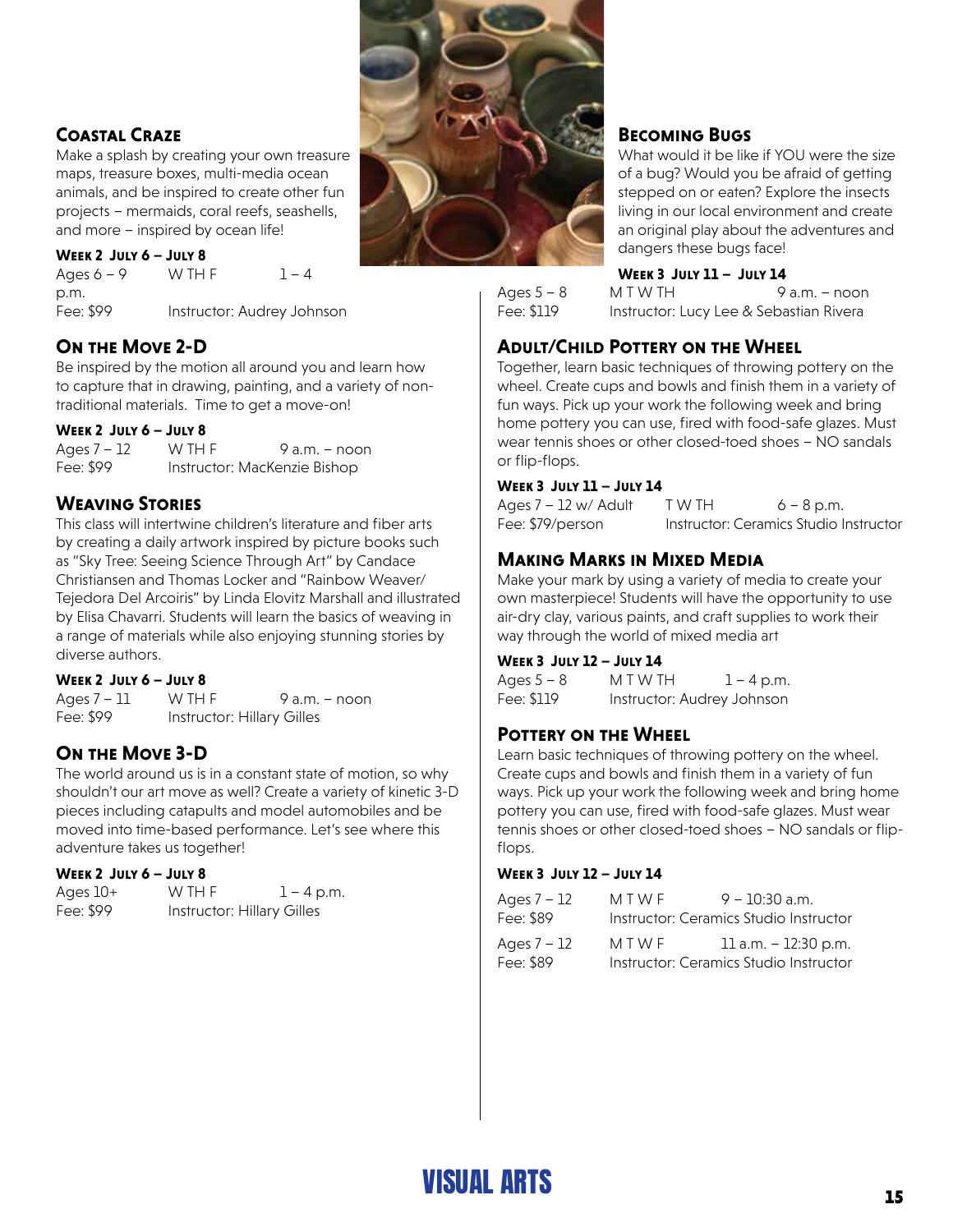#### **Figure Drawing and Sculpture**

If you want to improve your skills in realistically drawing people, this class is for you. We will approach various ways of drawing the human form using yourself as your own model and muse. Working from a combination of direct observation and photographs, we will not only draw,



but also sculpt ourselves in action. Come prepared to do a lot of experimentation while learning the secrets of human proportion and form.

#### **Week 3 July 11 – July 14**

Ages  $8 - 13$  M T W T H  $1 - 4$  p.m. Fee: \$119 Instructor: Hillary Gilles

#### **Fun with Food**

Play with food like artists do! We will take our inspiration from food, creating projects of food and with food while also learning a bit of art history by exploring works by famous artists who love creating food art – Wayne Thiebaud, Claes Oldenburg, and Lucy Sparrow, among others. We will feature a new creation each day, such as edible self-portraits, color theory of ice cream cones, and felt food sculptures.

#### **Week 3 July 11 – July 14**

 $Ages 8 - 13$   $M T W TH$   $9 a.m. - noon$ Fee: \$119 Instructor: Hillary Gilles

#### **Drawing the World Around Us**

This class will guide students through a series of fun but challenging observational drawing activities. Hudson's historic downtown and beautiful riverfront will provide inspiration. Each day will include both guided practice exercises and opportunities to apply those skills expressively. Materials include pencil, ink pen, watercolor pencils, and watercolor paints.

#### **Week 3 July 11 – July 14**

 $Ages 9 - 13$   $M T W TH$   $9 a.m. - noon$ Fee: \$119 Instructor: Amy Noonan

#### **Teen Pottery on the Wheel**

This class will cover basic bowls and more advanced vase and lidded forms for students of all skill levels. Pick up your work the following week and bring home pottery you can use, fired with food-safe glazes. Must wear tennis shoes or other closedtoed shoes – NO sandals or flip-flops.

#### **Week 3 July 11 – July 14**

| Ages $13+$ | MTWF | $1:30 - 3:30$ p.m.                     |
|------------|------|----------------------------------------|
| Fee: \$99  |      | Instructor: Ceramics Studio Instructor |

#### **POTTERY ON THE WHEEL**

Learn basic techniques of throwing pottery on the wheel. Create cups and bowls and finish them in a variety of fun ways. Pick up your work the following week and bring home pottery you can use, fired with food-safe glazes. Must wear tennis shoes or other closed-toed shoes – NO sandals or

#### flip-flops.

#### **Week 4 July 18 – July 22**

| Ages $7 - 12$<br>Fee: \$89 | MTWF | $9 - 10:30$ a.m.<br>Instructor: Ceramics Studio Instructor     |
|----------------------------|------|----------------------------------------------------------------|
| Ages $7 - 12$<br>Fee: \$89 | MTWF | 11 a.m. - 12:30 p.m.<br>Instructor: Ceramics Studio Instructor |
| Ages $7 - 12$<br>Fee: \$89 | MTWF | $1:30 - 3:00$ p.m.<br>Instructor: Ceramics Studio Instructor   |

#### **River Deluxe Exploration**

This is an amazing class for students who love the St. Croix River, science, and art. Participate in RiverFest programs, paddle a kayak and, using trash from the river, transform the seven-foot tall RiverFest mascot, "Scrappy the Splashing Bass"!

#### **Week 4 July 19 – July 22**

| Ages 8 – 14               | T W TH F | $11$ a.m. $-3$ p.m.       |
|---------------------------|----------|---------------------------|
| Fee: \$199 w/kayak rental |          | Instructor: Liz Malanaphy |
|                           |          | (Just Add Water)          |

#### **Game Play**

Have you ever played your favorite game and thought up a million ways to make your own? We will use a variety of materials to imagine and create our very own games. We will test the games together and share our experiences.

#### **Week 4 July 18 – July 20**

| Ages 10+  | MTW                          | $9$ a.m. $-$ noon |
|-----------|------------------------------|-------------------|
| Fee: \$99 | Instructor: MacKenzie Bishop |                   |

#### **Little Doodlers**

This is a great class for the littlest artists! They will make fluffy sheep in a farm field, sculpt cute chameleons, paint an underwater scene with colorful clay fish and create lots of other beautiful projects using paint, clay, scissors, glue, and other art materials.

#### **Week 5 July 25 – July 28**

| Ages 3 – 6 | M T W TH                 | $9 - 9:45$ a.m. |
|------------|--------------------------|-----------------|
| Fee: \$52  | Instructor: Abrakadoodle |                 |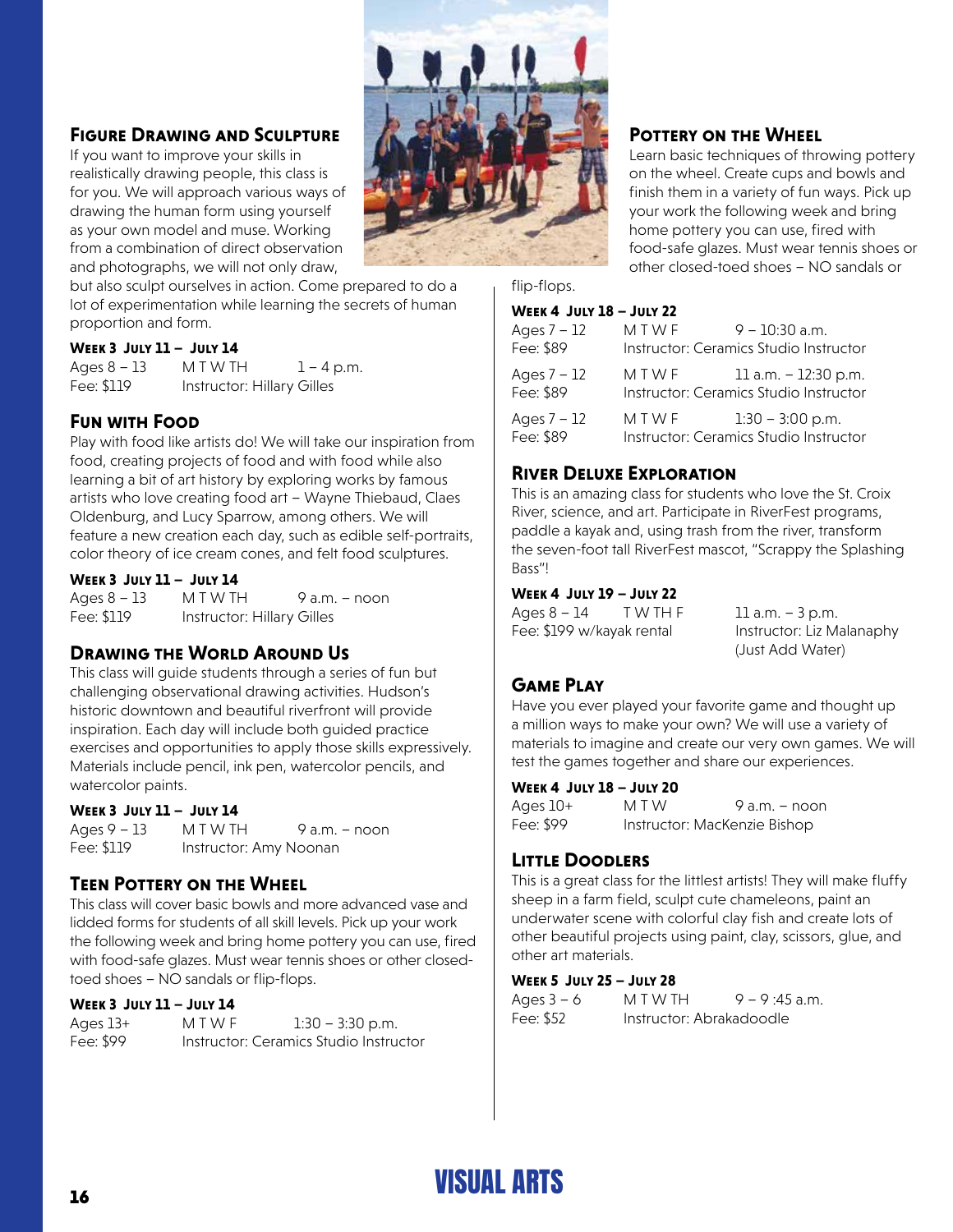

Learn all about sculpting, color-mixing, and decorative design using air dry and model magic clay. We will make sea creatures, funny frogs, beautiful birds, coil pots, and more. Bring a beverage and a nut free snack.

#### **Week 5 July 25 – July 28**

Ages 5 – 11 M T W T H 10 a.m. – 12:15 p.m. Fee: \$119 Instructor: Abrakadoodle

#### **Dynamic Drawing Camp**

Develop drawing skills to apply to all sorts of projects. Learn line drawing, perspective, shading, and other drawing techniques. Using a step-by-step method, students will learn how to draw animals, people, 3-D shapes and cartoons using easily recognizable shapes. Bring a beverage and a nut free snack.

#### **Week 5 July 25 – July 28**

Ages  $6 - 11$  M T W T H  $12:45 - 3$  p.m. Fee: \$119 Instructor: Abrakadoodle

#### **Nature Monoprint**

Mono-printing is a simple printmaking technique that involves rolling or drawing with ink onto a printing surface/ plate and creating a mark in several ways. Each print is unique and mono-printing allows for a certain amount of freedom and individual expression. Students will incorporate elements of nature using this printmaking process.

#### **Week 5 July 29**

Ages  $6 - 11$  F  $1 - 4$  p.m. Fee: \$50 Instructor: Mike Weatherly

#### **St. Croix Scientartists**

Are you a scientist? How about an artist? Then you will love this class that takes the two, smashes them together, rolls them up, and shows you how art and science can go together!

#### **Week 5 July 25 – July 29**

Ages  $6 - 9$  M T W TH  $F = 10$  a.m. – noon Fee: \$119 Instructor: Liz Malanaphy (Just Add Water)



#### **Adult/Child Pottery on the Wheel**

Together, learn basic techniques of throwing pottery on the wheel. Create cups and bowls and finish them in a variety of fun ways. Pick up your work the following week and bring home pottery you can use, fired with food-safe glazes.

Must wear tennis shoes or other closed-toed shoes – NO sandals or flip-flops.

#### **Week 5 July 25 – July 29**

| Ages 7 – 12 w/ Adult | T W TH | $6 - 8$ p.m.                           |
|----------------------|--------|----------------------------------------|
| Fee: \$79/person     |        | Instructor: Ceramics Studio Instructor |

#### **Pottery on the Wheel**

Learn basic techniques of throwing pottery on the wheel. Create cups and bowls and finish them in a variety of fun ways. Pick up your work the following week and bring home pottery you can use, fired with food-safe glazes. Must wear tennis shoes or other closed-toed shoes – NO sandals or flipflops.

#### **Week 5 July 25 – July 29**

| Ages 7 – 12<br>Fee: \$89 | MTWF | 11 a.m. $-$ 12:30 p.m.<br>Instructor: Ceramics Studio Instructor |
|--------------------------|------|------------------------------------------------------------------|
| Ages 7 – 12<br>Fee: \$89 | MTWF | $1:30 - 3$ p.m.<br>Instructor: Ceramics Studio Instructor        |

#### **Mural Adventure: St. Croix Art Activists**

Are you a scientist? Are you an artist? How about an Activist? Learn how to use all your talents to make the world a better place AND save the environment!

#### **Week 5 July 25 – July 29**

Ages  $10 - 14$  M T W T H F  $1 - 4$  p.m. Fee: \$129 Instructor: Liz Malanaphy (Just Add Water)

#### **Urban Printmaking**

Roll non-toxic water-soluble ink onto a textured surface you find as we explore downtown Hudson, lay paper or cloth over it and apply pressure to create an image. We will experiment with this interesting and rarely practiced printmaking technique to create ready-to-frame works of art.

#### **Week 5 July 29**

| Ages 10 – 15 | 9 a.m. – noon              |
|--------------|----------------------------|
| Fee: \$50    | Instructor: Mike Weatherly |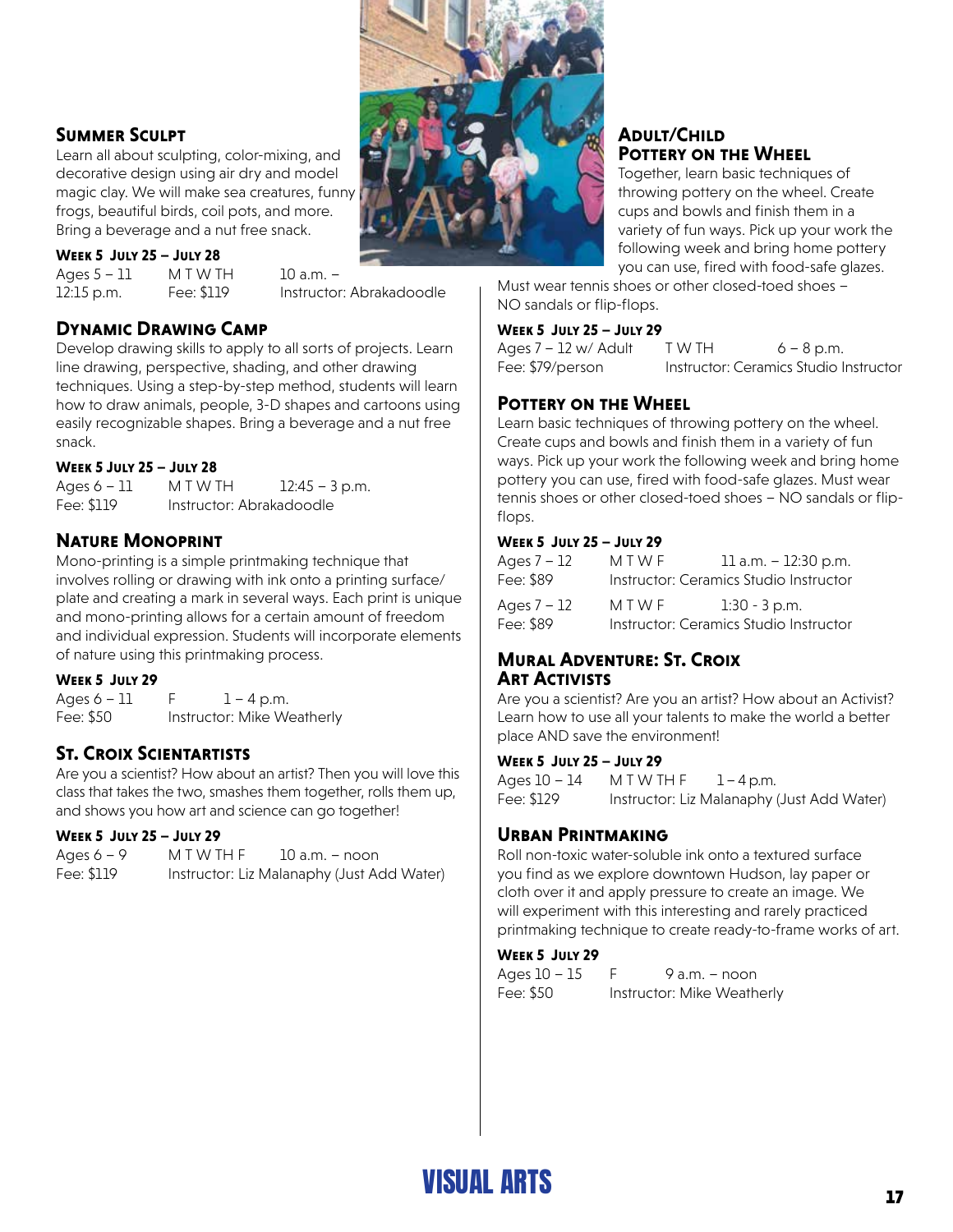

#### **Catch Your Dreams**

Learn about the history of dreamcatchers and use a frame, yarn, and other fun materials to create one of your very own. We will even have time to make a sun catcher, too!

#### **Week 6 August 5**

Ages  $5 - 11$  F  $1 - 4$  p.m. Fee: \$32 Instructor: Audrey Johnson

#### **Colorful Kids**

Create super cool and colorful creations from papier mache puppies to remarkable racoons on canvas. We will sculpt, paint on canvas, weave, play with papier mache, and more. This camp is filled with fabulous creations. Bring a beverage and a nut free snack.

#### **Week 6 August 1 – August 4**

Ages 5 – 11 M T W T H 10 a.m. – 12:15 p.m. Fee: \$119 Instructor: Abrakadoodle

#### **Fabulous Fashionistas**

Design fabulous fashions using paint, tissue paper, stencils, duct tape, and more. Design your own t-shirt, make a braided bracelet, decoupage a treasure box, make a duct tape clutch purse, and paint a colorful canvas for your room. Invite your family to a fashion show on the last day of class to show off your creations. Bring a beverage and nut free snack.

#### **Week 6 August 1 – August 4**

Ages 5 – 11 M T W T H 12:45 – 3 p.m. Fee: \$119 Instructor: Abrakadoodle

#### **Ultimate Sharks & Sea Creatures**

Learn about sharks and other creatures who live under the sea. Draw some of your favorite sharks, create a colorful octopus using oil pastels, and create a shark sculpture. This will be a fun and messy class!

#### **Week 6 August 5**

| Ages $5 - 11$ | F | $9:30$ a.m. – noon       |
|---------------|---|--------------------------|
| Fee: \$49     |   | Instructor: Abrakadoodle |

#### **POTTERY ON THE WHEEL**

Learn basic techniques of throwing pottery on the wheel. Create cups and bowls and finish them in a variety of fun ways. Pick up your work the following week and bring home pottery you can use, fired with foodsafe glazes. Must wear tennis shoes or other closed-toed shoes – NO sandals or flip-flops.

#### **Week 6 August 1 – August 5**

| Ages $7 - 12$              | MTWF                                   | $9 - 10:30$ a.m.                                                 |
|----------------------------|----------------------------------------|------------------------------------------------------------------|
| Fee: \$89                  | Instructor: Ceramics Studio Instructor |                                                                  |
| Ages $7 - 12$<br>Fee: \$89 | MTWF                                   | 11 a.m. $-$ 12:30 p.m.<br>Instructor: Ceramics Studio Instructor |

#### **Spray Paint Muraling**

This class will go over the basics of creating murals using spray paint! Each student will be provided the space to learn and practice new techniques and given access to the tools needed to learn how to safely use spray paint outdoors. The final project will be a group mural for public display on a wall at The Phipps!

#### **Week 6 August 1 – August 3**

| Ages 12+   | M W                    | $9a.m. - noon$                |
|------------|------------------------|-------------------------------|
| Fee: \$132 |                        | Instructor: Thomasina Topbear |
|            | (City Mischief Murals) |                               |

#### **Teen Studio: Drawing & Painting**

Are you interested in brushing up your drawing and painting skills? Learn 2-D fundamentals to bring your ideas to life on the page or canvas. Each teen will have the chance to work on projects sparking individual interest and share what motivates them. Special education teens are welcome

#### **Week 6 August 1 – August 4**

| Ages 12+   | M T W TH               | $1 - 4$ p.m. |
|------------|------------------------|--------------|
| Fee: \$125 | Instructor: Amy Noonan |              |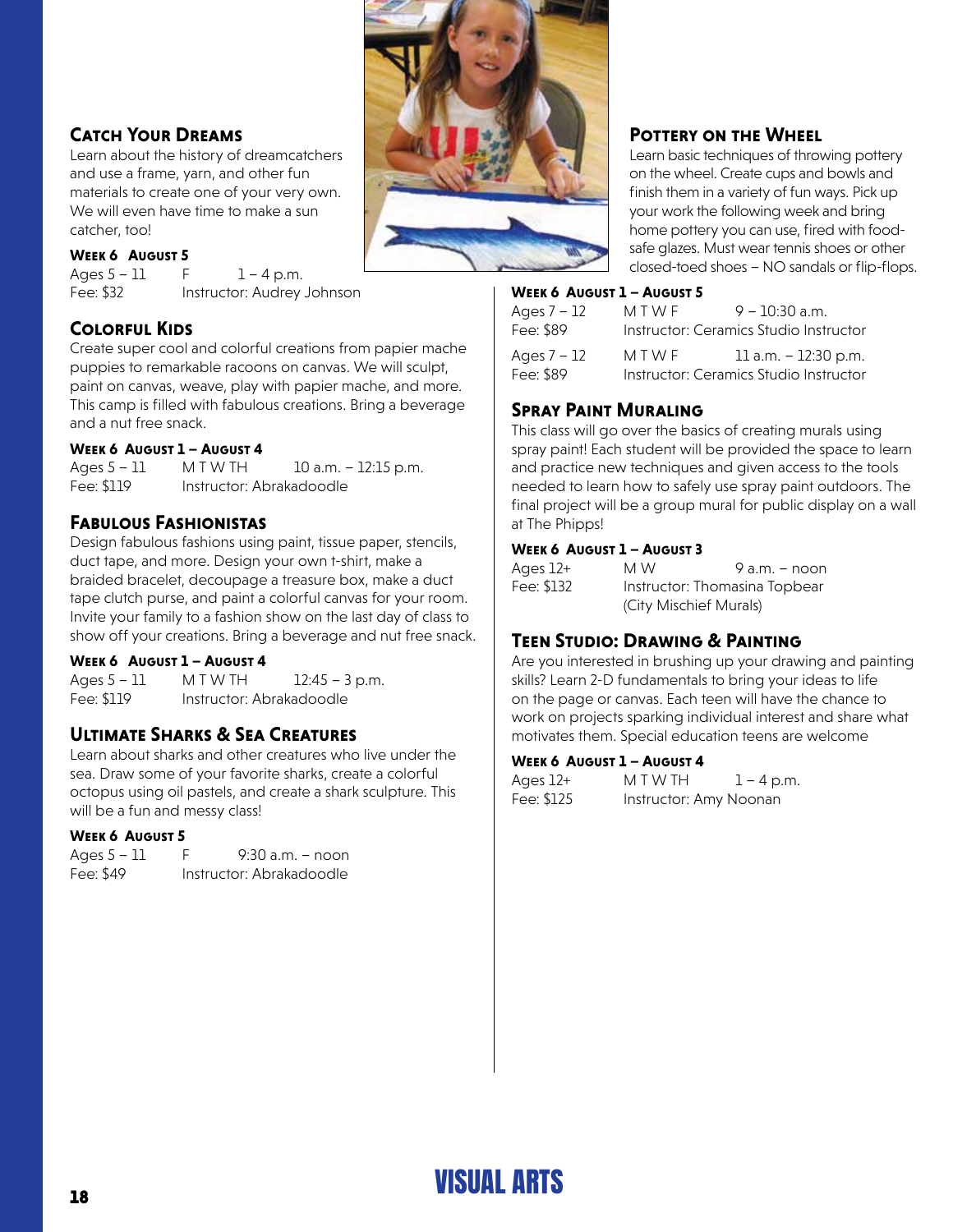

#### **Fun with Clay**

Explore the nature of clay and discover how it can be shaped into a variety of forms. Use your imagination in this fun class!

#### **Week 7 August 8 – August 10**

Ages  $4 - 7$  M T W 9 – 10a.m. Fee: \$59 Instructor: Ceramics Studio

#### **Beading Basics**

Have fun making wearable art! Create earrings, necklaces, and bracelets while learning different techniques, using tools and finishing with findings. This class will also explore making art pendants and wrapped wire rings. New skills and amazing jewelry to wear and share!

#### **Week 7 August 8 – August 12**

 $Ages 6 - 11$   $M T W T H F 9 a.m. - noon$ Fee: \$129 Instructor: Greta Hammelman

#### **Painting Through History**

Learn from the masters! Paint still-lifes, portraits, landscapes and more inspired by the most famous artists in the last century – Friday Kahlo, Vincent Van Gogh, Pablo Picasso, Georgia O'Keeffe and others. By the end of the week, each student will have created a sketchbook filled with ideas and at least four final works inspired by history, but completely new and unique!

#### **Week 7 August 8 – August 11**

Ages  $7 - 12$  M T W T H  $1 - 4$  p.m. Fee: \$119 Instructor: Hillary Gilles

#### **POTTERY ON THE WHEEL**

Learn basic techniques of throwing pottery on the wheel. Create cups and bowls and finish them in a variety of fun ways. Pick up your work the following week and bring home pottery you can use, fired with food-safe glazes. Must wear tennis shoes or other closed-toed shoes – NO sandals or flipflops.

#### **Week 7 August 8 – August 12**

Ages 7 – 12 M T W F 10:30 a.m. – noon Fee: \$89 Instructor: Ceramics Studio Instructor

#### **Somali Weaving**

Using no loom or frame, Somali nomads weave mats by hand to cover their houses and this technique can also be used to create other decorative and functional items. In this immersive hands-on class, learn traditional finger weaving from four Somali grandmothers. This class

is presented in collaboration with the Somali Museum of Minnesota.

#### **Week 7 August 12**

Ages  $7+$  F  $1-3 \text{ p.m.}$ Fee: \$24 Instructor: The Somali Museum of Minnesota

#### **Advanced Jewelry**

Explore new techniques and metalsmith processes to create sophisticated jewelry. Stamp, wrap, fuse, and design different pendants and rings. This class will also make earrings, necklaces, and bracelets, while learning pro skills.

#### **Week 7 August 8 – August 12**

| Ages 11+   | MTWTHF                      | $1 - 4$ p.m. |
|------------|-----------------------------|--------------|
| Fee: \$144 | Instructor: Greta Hammelman |              |

#### **Printing with a Purpose**

Explore a variety of printmaking techniques as you design and create a series of prints. Materials and techniques include linoleum block, tabletop printing, materials found in nature, erasers, and more!

#### **Week 7 August 8 – August 12**

| Ages 11+   | MTWTHF                     | 9 a.m. – noon. |
|------------|----------------------------|----------------|
| Fee: \$132 | Instructor: Audrey Johnson |                |

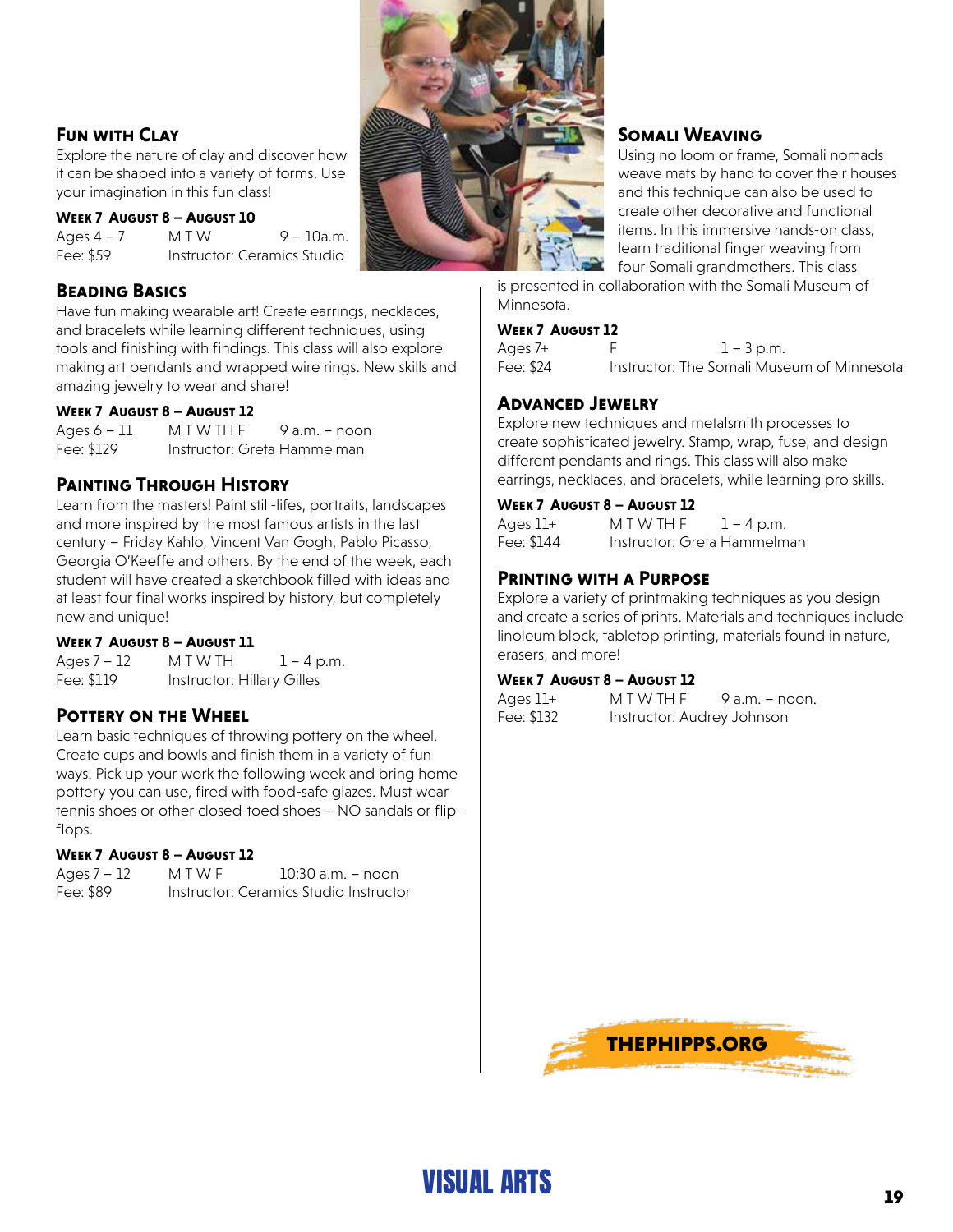### Dance Instructors

**BETSY ANDERSON** has been dancing at The Phipps for 11 years. She has danced many styles, but her favorite is jazz. She has also choreographed for the Hudson high school swing choir and musical and she has assisted with dance classes at The Phipps for three years. She can't wait to dance with you!

**LETA ANDERSON** began dancing at the age of five, training in tap, jazz, lyrical, modern, ballet, and pointe at Short Dance Studios and St. Croix Ballet. She has been dancing professionally since graduating high school, performing with Continental Ballet, St. Paul Ballet, Ballet Minnesota, Metropolitan Ballet, and Minneapolis Ballet Dancers. Leta has performed in the classical ballets of the *Nutcracker, Cinderella, Coppelia, Giselle, A Midsummer Night's Dream, Paquita, Sleeping Beauty, Swan Lake*, and *Le Sylphide*, as well as some contemporary works, including *An American in Paris*. Leta is committed to sharing her passion for dance with her students while helping them to attain the highest level of technique.

**KEEGAN FOSTER** is from Hudson, WI and is currently a student at University of Minnesota-Duluth, studying music (vocal performance) and business. She is active in the dance program and vocal music programs at UMD. She danced at The Phipps Center for the Arts for fifteen years in the styles of tap, ballet, jazz, contemporary, modern, musical theater, and hip hop. She was an assistant dance teacher for five years with Stephanie Campbell, teaching pre-ballet and tap classes. Keegan also taught her own classes in the styles of tap and hip hop for two years. She was a member of The Phipps Dance Company for five years and was captain during her senior year. Keegan has many years of performing experience in both dance and musical theater settings, and is looking forward to teaching your child!

**GRETA LEWIS** has been a dance instructor for 15 years. She has taught at The Phipps since 2015 and is one of the directors of The Phipps Junior Dance Company. Greta has a B.S. in Elementary Education and minor in Dance Education from University of Wisconsin-River Falls. In 2019 she served as a writer for the Wisconsin Department of Education state dance education standards. She has performed as a company member of The Phipps Dance Theater for eight seasons. In addition to teaching dance, Greta has been a second grade teacher in the Hudson School District. She is looking forward to another wonderful season of dance at The Phipps!

**Bre Poliak** started her dance career in 1995 with the Prescott Dance Team. She went on to dance for the University of Wisconsin-Eau Claire as a member of the Blugold Dance Team, the UWEC Concert Dance Company, while also earning a minor in Dance. Poliak has been involved with The Phipps since 2003. Currently, Bre performs, choreographs, and teaches for various companies and events throughout the Twin Cities area.

**VALERIE RYAN** grew up in central Wisconsin and began classical ballet at the age of 10 and was teaching and running rehearsals by age 15. During her teenage years, she trained with a variety of companies including Milwaukee Ballet, Boston Ballet, and American Ballet Theatre. After high school, she joined a ballet company in Illinois. Valerie has a B.S. in Psychology from the University of Wisconsin-Madison and has nearly completed her Masters in Clinical and Mental Health Counseling. In addition to her love of ballet, Valerie has four children, enjoys practicing visual art, and deeply loves adventuring in nature!

ARCELIA RIVERA (she/her) is a dancer, choreographer, and educator. She grew up dancing at St. Croix Valley Dance Academy and continued her dance training into college. In 2021, she graduated from Minnesota State University, Mankato with a BFA in Dance with instruction from Julie Kerr-Berry, Daniel Stark, Allison Doughty Marquesen, Melissa Rosenberg, Ruben del Valle Jr, Joe Crook, and Karla Grotting. There, she trained in the styles of contemporary,

ballet, tap, jazz, hip hop, and musical theater. Her choreography was competitively selected to be performed in the Fall 2018, Spring 2019, and Spring 2021 Dance Concerts at MSU, Mankato with her works Three Shells and (pre)paired receiving awards for Outstanding Choreography. In 2020, she began experimenting with dance for the camera and received a cinematography award for her endeavors. Recently, Rivera was a dancer in Valleyfair's premiere show, Neon Nights and is currently an Apprentice dancer with Collide Theatrical Dance. Her dream is to continue choreographing, teaching, and performing. She hopes to inspire others to explore their artistic identity and to grow as unique and individual movers.

**ELLY STAHLKE** grew up dancing both competitively and noncompetitively at various Twin Cities dance studios. She graduated from the University of Minnesota, Twin Cities, studying Theatre Arts and Dance, finishing with a Bachelor of Arts in Theatre Performance. Elly is currently a teaching artist in various capacities throughout the Twin Cities. She teaches and choreographs for several studios in the area, as well as teaching theatre and dance for several companies like Chanhassen Dinner Theatres and Hennepin Theatre Trust. In addition to theatre and dance, Elly also enjoys making and teaching music and visual art. Elly is excited to share her passion with the students at The Phipps!

**Rachel Werner** began dancing at The Phipps when she was four, training in tap, jazz, hip hop, contemporary, ballet, and pointe. She danced on The Phipps Dance Company for 5 years and has performed as a company member in several productions with The Phipps Dance Theater. She has taught at The Dancing House and is thrilled to be back at The Phipps as an instructor. Dance is a passion of hers and she is excited to share her love of dance with you all.

### Theater Instructors

**JENN ALLTON** Member of SAFD. Artist in Residence at Simpson University Indianola, IA for Stage Combat Fall of 2009, I coached and choreographed Stage Combat for 8 additional productions and several Stage Combat Workshops for the Theater Department and Theater Club. I have ongoing training in Quarterstaff, Knife, Rapier & Dagger, Shield & Spear, Single Sword, Broadsword, and Found Object.

**JEN DUDEN** is a Director and Designer and has been teaching theatre in the Twin Cities area for over 20 years. She is currently the Technical Director at Lake Middle School in Woodbury, MN, and has also taught classes for Merrill Arts, Lakeshore Players, and StageCoach Theatre Arts Schools. Jen's previous work with The Phipps includes our summer theatre camps, Pinkalicious, Charlie Brown Christmas, and Aunt Maggity's Dark and Stormy Night.

**TRACIE HOGDGON** has been a theatre professional in the Twin Cities Area, performing with The History Theatre, The Jungle, Flying Foot Forum, and Artistry. She has been a director, teacher, acting coach, and education director for Northern Starz in Ramsey, MN and is currently finishing the Bachelor's Degree in Theatre she began over 30 years ago. It's never too late to be who you might've been (George Eliot)!

**Casey Marie Holmes** is a Twin Cities based Theatre Artist. She has participate in Phipps productions both as an actor and as a director. She most recently directed The Phipps Children's Theater production of *And a Ground Hog in a Pear Tree*. She teaches theatre classes, directs student productions for companies around the metro area and is the educational director for Locally Grown Theatre.

**Ezelda Hasapopoulos** holds a degree in Music Therapy and a graduate degree in Music Education. She has 25+ years teaching vocal and instrumental music to students of all ages. She has directed several vocal / instrumental groups and has composed and performed original music locally and internationally. Ezelda has been a Music Director at The Phipps for 15 years.